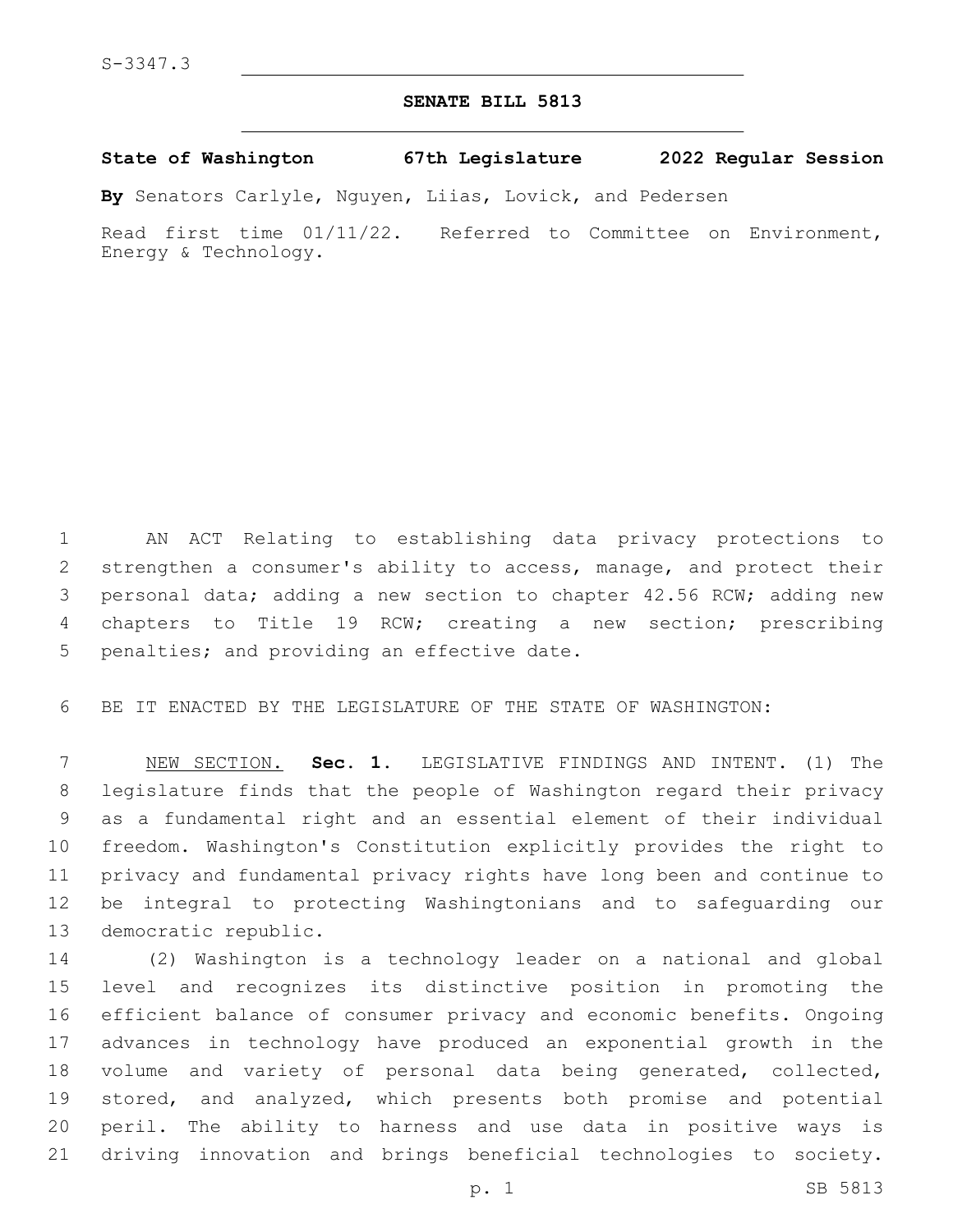However, it has also created risks to privacy and freedom. The unregulated and unauthorized use and disclosure of personal information and loss of privacy can have devastating impacts, ranging from financial fraud, identity theft, and unnecessary costs, to personal time and finances, to destruction of property, harassment, reputational damage, emotional distress, and physical harm.

 (3) From a very young age, today's youth spend an extensive amount of their time engaged in online activities and services for various purposes including education, socializing, shopping, gaming, and entertainment. Children and adolescents navigate various websites and online applications without fully understanding what personal data is being collected about them, how this data can impact them in the future, or how to ensure the privacy and security of their personal data. The personal data of this vulnerable population requires and deserves additional protections, which includes parental 16 or guardian oversight, adolescent control of data, and the ability for adults to delete their personal data from when they were a child 18 or adolescent.

 (4) There are many different types of businesses that collect data about and from consumers. However, a data broker is in the business of combining and selling data about consumers with whom it does not have a direct relationship. Data brokers often collect data from multiple sources, all while consumers may not know that the data broker exists. While data brokers offer many benefits in a modern economy, such as providing information that is critical to services including credit reporting, background checks, risk mitigation, fraud 27 detection, and people search, there are also risks associated with the prevalent combination and sale of data about consumers. These risks may relate to a consumer's ability to know and control information held and sold about them and risks due to the unauthorized or harmful acquisition and use of consumer information.

 (5) In order to provide consumers with more control over how their personal data is used by businesses, several states have enacted laws that provide consumers with the right to opt out of targeted advertising and the sale of their data. In an effort to make the opt out right more workable for consumers, such laws often authorize consumers to request to opt out through do not track mechanisms and require businesses to recognize these requests. However, technical specifications needed to implement such a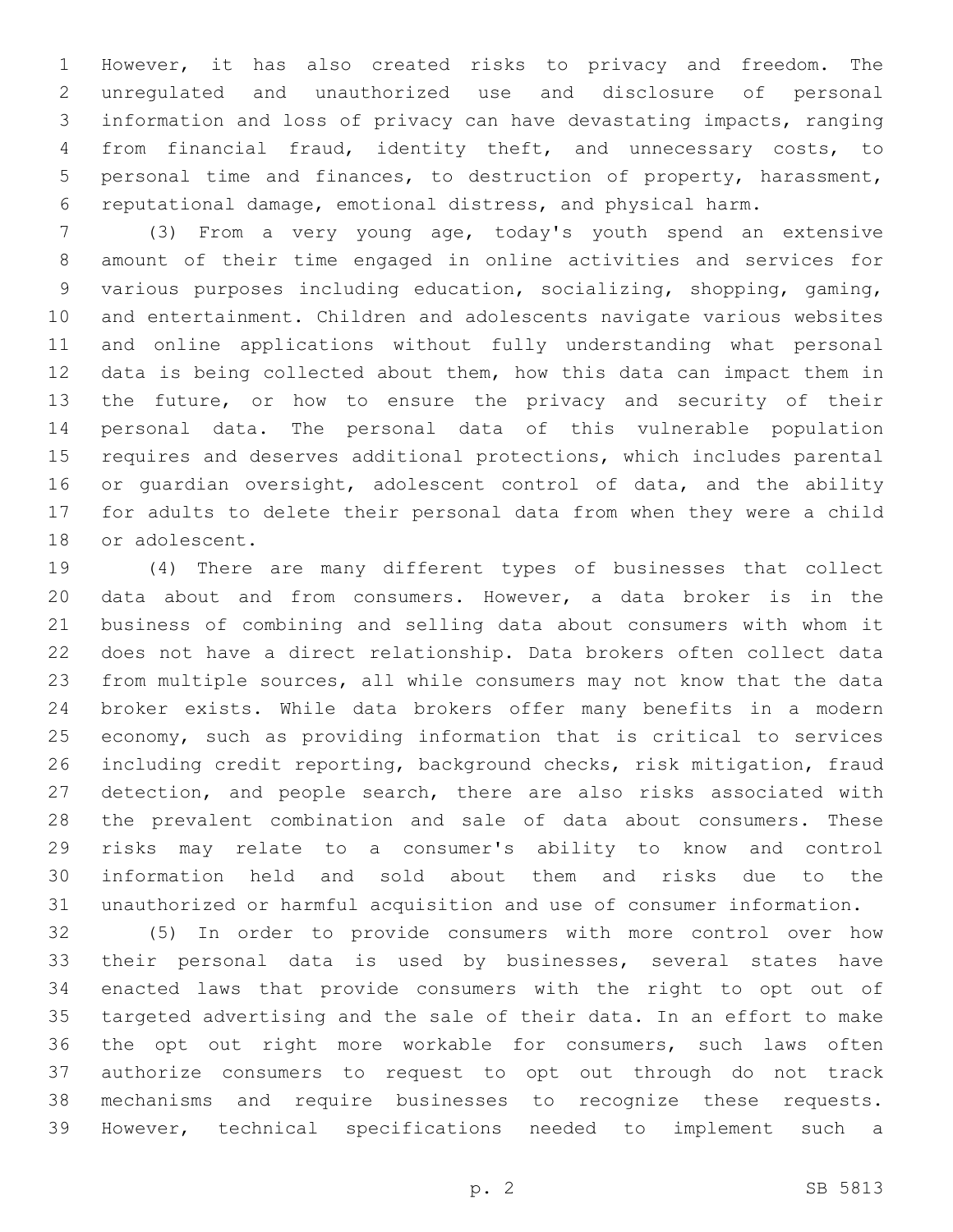requirement are in the early stages of development and it is worth 2 taking a measured, thoughtful approach.

 (6) With this act, the legislature intends to: Strengthen and expand existing privacy protections for Washington residents by establishing additional protections and controls for the personal data of children and adolescents; provide consumers transparency about data brokers; require data brokers to allow consumers to access, delete, and correct their data; and engage in deliberate, inclusive rule making to determine appropriate and reasonable technical specifications for honoring consumer requests to opt out of certain processing. In addition, this act imposes affirmative obligations upon companies to safeguard personal data and provide clear, understandable, and transparent information to consumers about 14 how their personal data is used.

 **PART 1 DATA RELATED TO CHILDREN AND ADOLESCENTS**

 NEW SECTION. **Sec. 101.** The definitions in this section apply throughout this chapter unless the context clearly requires otherwise.

 (1) "Adolescent" means a natural person who is at least 13 years old and younger than 18 years old and a Washington resident.

 (2) "Adult" means a natural person who is 18 years old or older 24 and a Washington resident.

 (3)(a) "Biometric data" means any personal data generated from the measurement or specific technological processing of a child's or an adolescent's biological, physical, or physiological characteristics, which allows or confirms the unique identification of that child or adolescent, including fingerprints, voice prints, iris or retina scans, facial scans or templates, genetic data, and 31 gait.

 (b) "Biometric data" does not include writing samples, written signatures, photographs, voice recordings, videos, demographic data, or physical characteristics such as height, weight, hair color, or eye color, provided that such information is not used for the purpose of identifying a child's or an adolescent's unique biological, 37 physical, or physiological characteristics.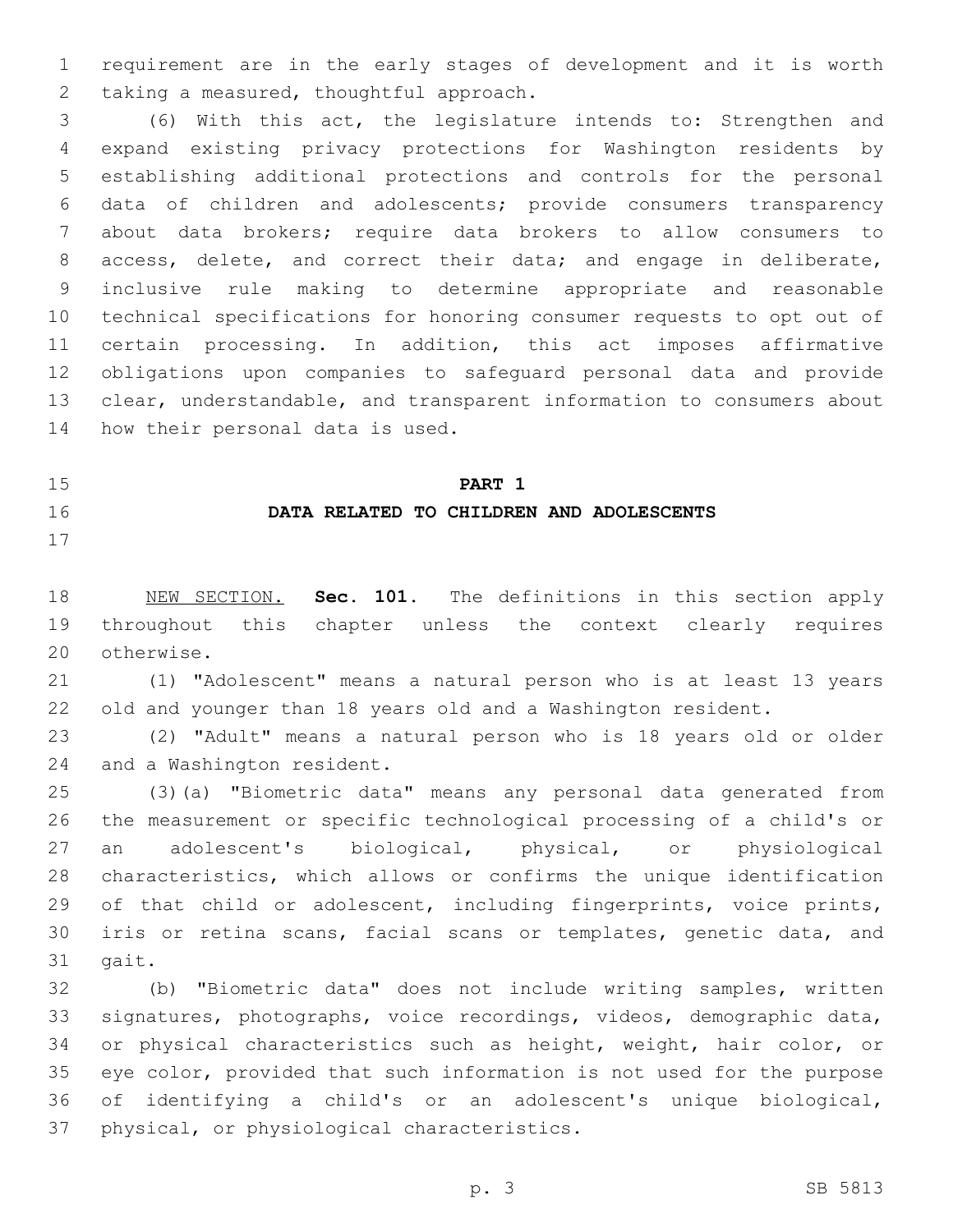(4) "Business" means a sole proprietorship, partnership, limited liability company, corporation, association, or other legal entity that is organized or operated for the profit or financial benefit of its shareholders or other owners, that collects personal data of a child or an adolescent, or on the behalf of which such data is collected, and that alone, or jointly with others, determines the purposes and means of the processing of personal data of a child or 8 an adolescent.

 (5) "Child" means a natural person who is younger than 13 years 10 old and a Washington resident.

 (6) "Consent" means any freely given, specific, informed, and unambiguous indication of wishes of an adolescent or a parent or legal guardian of a child by which the adolescent or the parent or legal guardian of a child signifies agreement to the processing of personal data relating to the child or the adolescent for a narrowly defined particular purpose. Acceptance of a general or broad terms of use or similar document that contains descriptions of personal data processing along with other, unrelated information, does not constitute consent. Hovering over, muting, pausing, or closing a given piece of content does not constitute consent. Likewise, 21 agreement obtained through dark patterns does not constitute consent.

 (7) "Dark pattern" means a user interface designed or manipulated with the substantial effect of subverting or impairing user autonomy, 24 decision making, or choice.

 (8) "Deidentified data" means data that cannot reasonably be used to infer information about, associate with, or otherwise link to a natural person, household, or a device linked to such a person or household, provided that the business that possesses the data: (a) Takes reasonable measures to ensure that the data cannot be used to infer information about, associate with, or otherwise link to, a natural person, household, or a device linked to such a person or household; (b) publicly commits to maintain and use the data only in 33 a deidentified fashion and not attempt to reidentify the data; and (c) contractually obligates any recipients of the data to comply with 35 all provisions of this subsection.

 (9)(a) "Genetic data" means any data, regardless of its format, that results from the analysis of a biological sample from a consumer, or from another element enabling equivalent information to 39 be obtained, and concerns genetic material.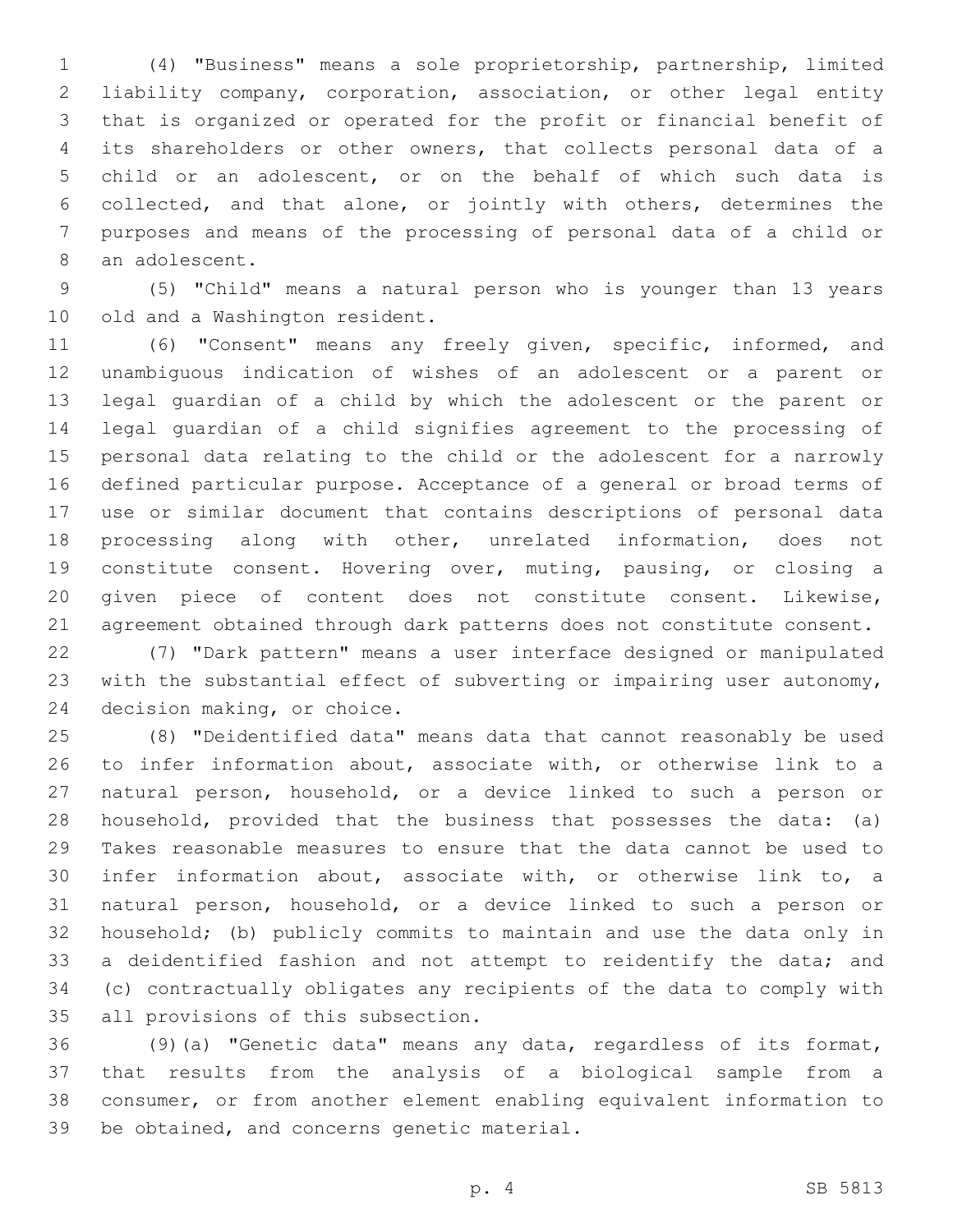(b) For the purposes of this subsection "genetic material" includes, but is not limited to, deoxyribonucleic acids (DNA), ribonucleic acids (RNA), genes, chromosomes, alleles, genomes, alterations or modifications to DNA or RNA, single nucleotide polymorphisms (SNPs), uninterpreted data that results from the analysis of the biological sample, and any information extrapolated, 7 derived, or inferred therefrom.

 (10) "Individual" means a natural person who is an adolescent, an 9 adult, or a parent or legal quardian of a child.

 (11) "Known adolescent" means an adolescent under circumstances where a business has actual knowledge of, or willfully disregards, 12 the adolescent's age.

 (12) "Known child" means a child under circumstances where a business has actual knowledge of, or willfully disregards, the 15 child's age.

 (13)(a) "Personal data" means data that identifies, relates to, describes, is reasonably capable of being associated with, or could reasonably be linked, directly or indirectly, with a particular child 19 or adolescent.

 (b) "Personal data" includes, but is not limited to, the following if it identifies, relates to, describes, is reasonably capable of being associated with, or could be reasonably linked, directly or indirectly, with a particular child or adolescent:

 (i) Identifiers such as a real name, alias, postal address, unique personal identifier, online identifier, internet protocol address, email address, account name, social security number, driver's license number, passport number, telephone number, insurance policy number, bank account number, credit card number, debit card 29 number, or other similar identifiers;

 (ii) Characteristics of protected classifications under Washington or federal law, as they may be construed or amended from 32 time to time;

 (iii) Commercial information, including records of personal property, products or services purchased, obtained, or considered, or other purchasing or consuming histories or tendencies;

36 (iv) Biometric data;

 (v) Internet or other electronic network activity information including, but not limited to, browsing history, search history, and information regarding an individual's interaction with an internet 40 website, application, or advertisement;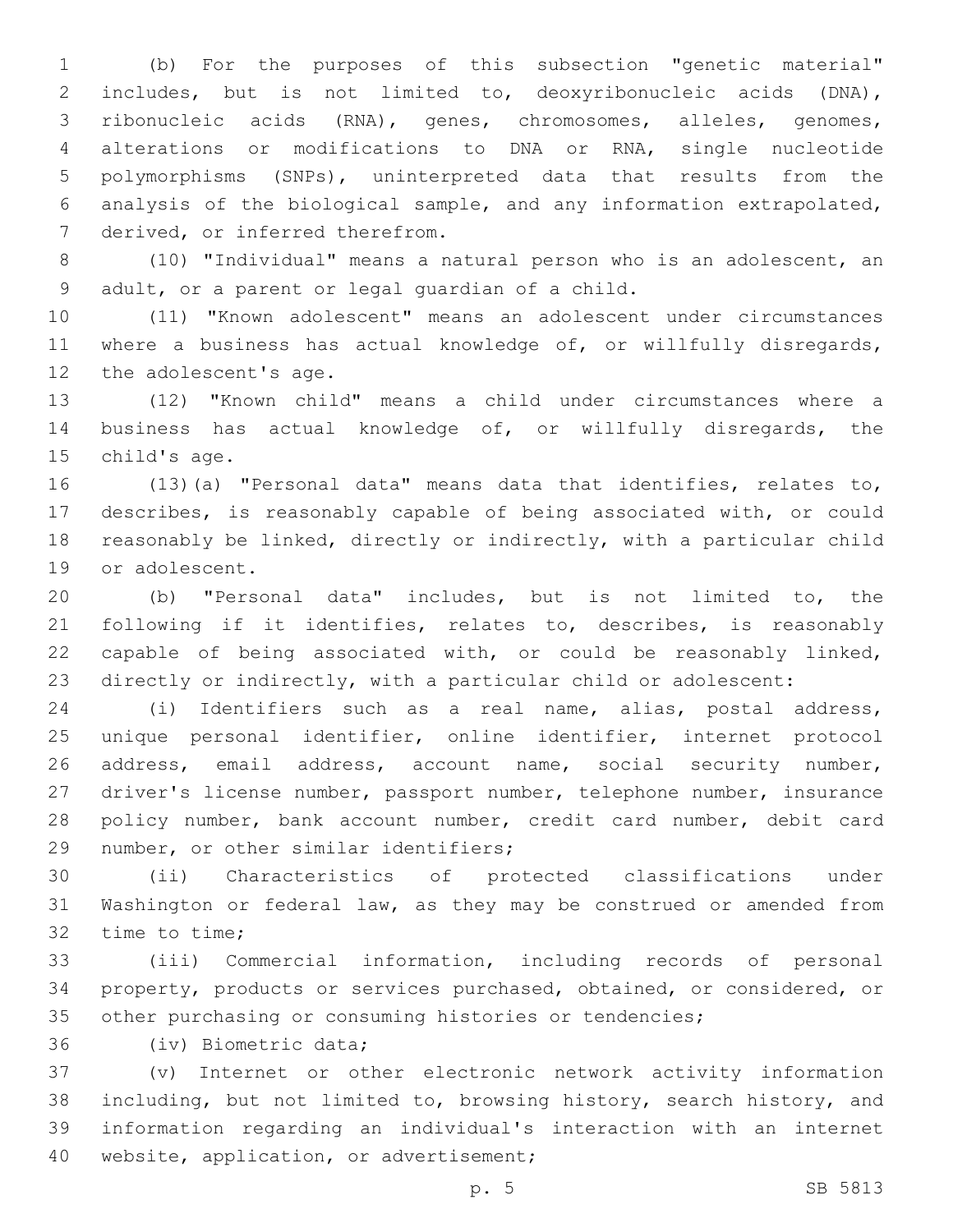1 (vi) Specific geolocation data;

 (vii) Audio, electronic, visual, thermal, olfactory, or similar 3 information;

 (viii) Education information, defined as information that is not publicly available personally identifiable information as defined in the family educational rights and privacy act (20 U.S.C. Sec. 1232g, 7 34 C.F.R. Part 99);

 (ix) Inferences drawn from any of the information identified in this subsection to create a profile about an individual reflecting the individual's preferences, characteristics, psychological trends, 11 predispositions, behavior, attitudes, intelligence, abilities, and 12 aptitudes; or

13 (x) Sensitive data.

(c) "Personal data" does not include deidentified information.

 (14) "Process" or "processing" means any operation or set of operations that are performed on personal data or on sets of personal data, whether or not by automated means, such as the collection, use, storage, disclosure, sharing**,** analysis, deletion, or modification of 19 personal data.

 (15)(a) "Profiling" means any form of automated processing of personal data to evaluate, analyze, or predict personal aspects concerning a child's or an adolescent's economic situation, health, personal preferences, interests, character, reliability, behavior, social or political views, physical location, movements, or demographic characteristics, including race, gender, or sexual 26 orientation.

 (b) "Profiling" does not include evaluation, analysis, or prediction based solely upon a child's or an adolescent's current activity, including a child's or an adolescent's current search query or current visit to a website or online application, if no personal data is retained after the completion of the activity for the 32 purposes identified in (a) of this subsection.

 (16)(a) "Publicly available information" means information that is lawfully made available from federal, state, or local government 35 records.

 (b) "Publicly available information" does not include: (i) Information derived from publicly available information; (ii) biometric data; or (iii) nonpublicly available information that has been combined with publicly available information.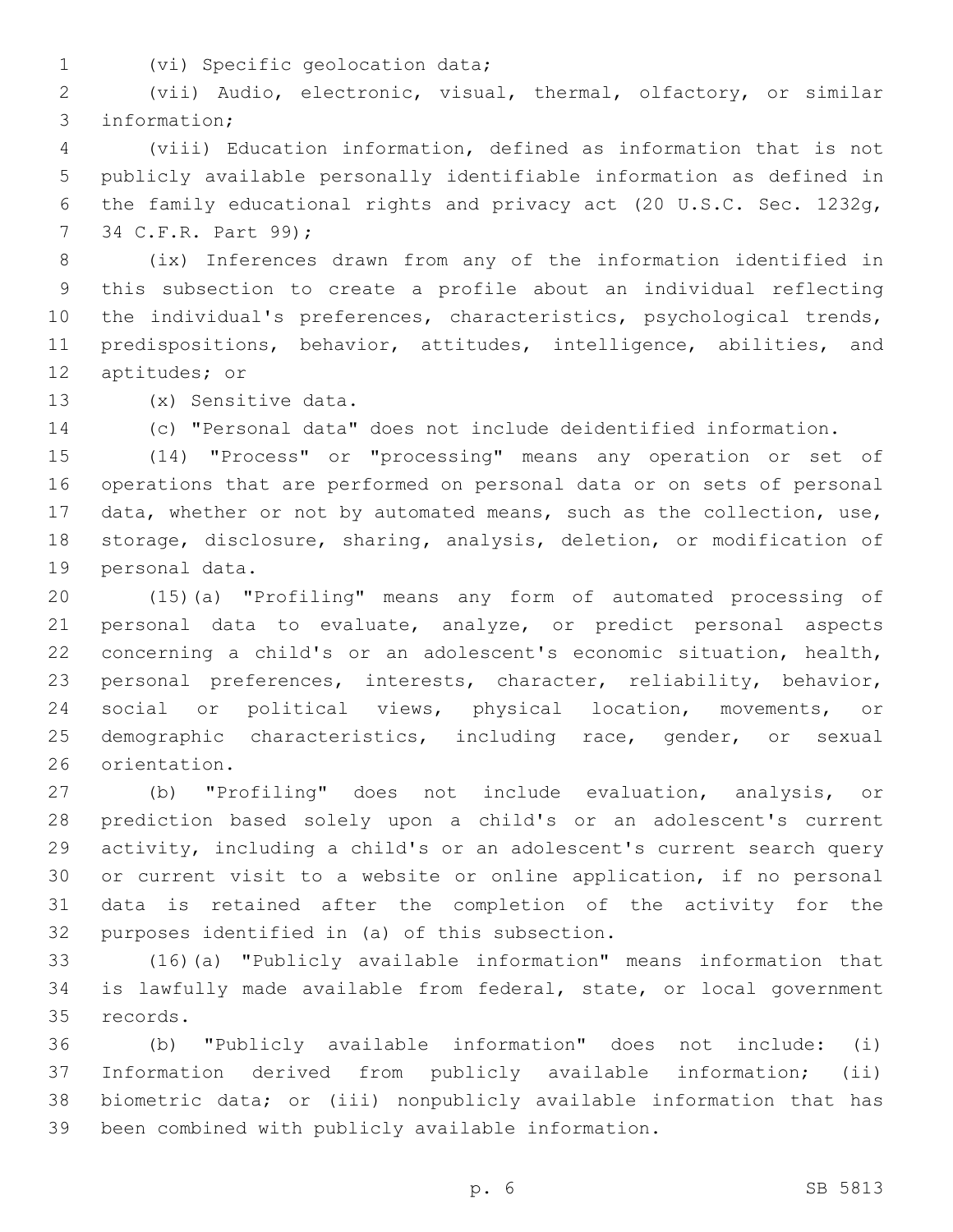(17)(a) "Sell," "selling," "sale," or "sold" means selling, renting, licensing, releasing, disclosing, disseminating, making available, transferring, or otherwise communicating orally, in writing, or by electronic or other means, personal data of a child or an adolescent by the business to a third party for monetary or other valuable consideration.6

 (b) For the purposes of this chapter, a business does not sell personal data when: (i) An adolescent or a parent or legal guardian of a child provides consent to the business directing the business to: (A) Intentionally disclose personal data; or (B) intentionally interact with one or more third parties; (ii) the business discloses personal data to a service provider who processes the data on behalf of the business; or (iii) the business transfers to a third party the personal data of a child or an adolescent as an asset that is part of a merger, acquisition, bankruptcy, or other transaction in which the third party assumes control of all or part of the business, provided that personal data is used or shared consistently with this chapter. If a third party materially alters how it uses or shares the personal data of a child or an adolescent in a manner that is materially inconsistent with the promises made at the time of collection, it shall provide prior notice of the new or changed practice to the individual. The notice must be sufficiently prominent and robust to ensure that existing individuals can easily exercise their choices consistently with this chapter. This subsection does not authorize a business to make material, retroactive privacy policy changes or make other changes in their privacy policy in a manner that would violate the Washington consumer protection act, chapter 19.86 RCW.

 (18)(a) "Sensitive data" means personal data that reveals: (i) The social security, driver's license, state identification card, or passport number of a child or an adolescent; (ii) a child's or an adolescent's account log-in, financial account, debit card, or credit card number, in combination with any required security or access code, password, or credentials allowing access to an account; (iii) specific geolocation data of a child or an adolescent; (iv) the racial or ethnic origin, religious or philosophical beliefs, or union membership a child or an adolescent; (v) the contents of a child's or an adolescent's mail, email, and text messages, unless the business is the intended recipient of the communication; (vi) biometric data of a child or an adolescent; and (vii)(A) any information that 40 describes or reveals the past, present, or future physical health,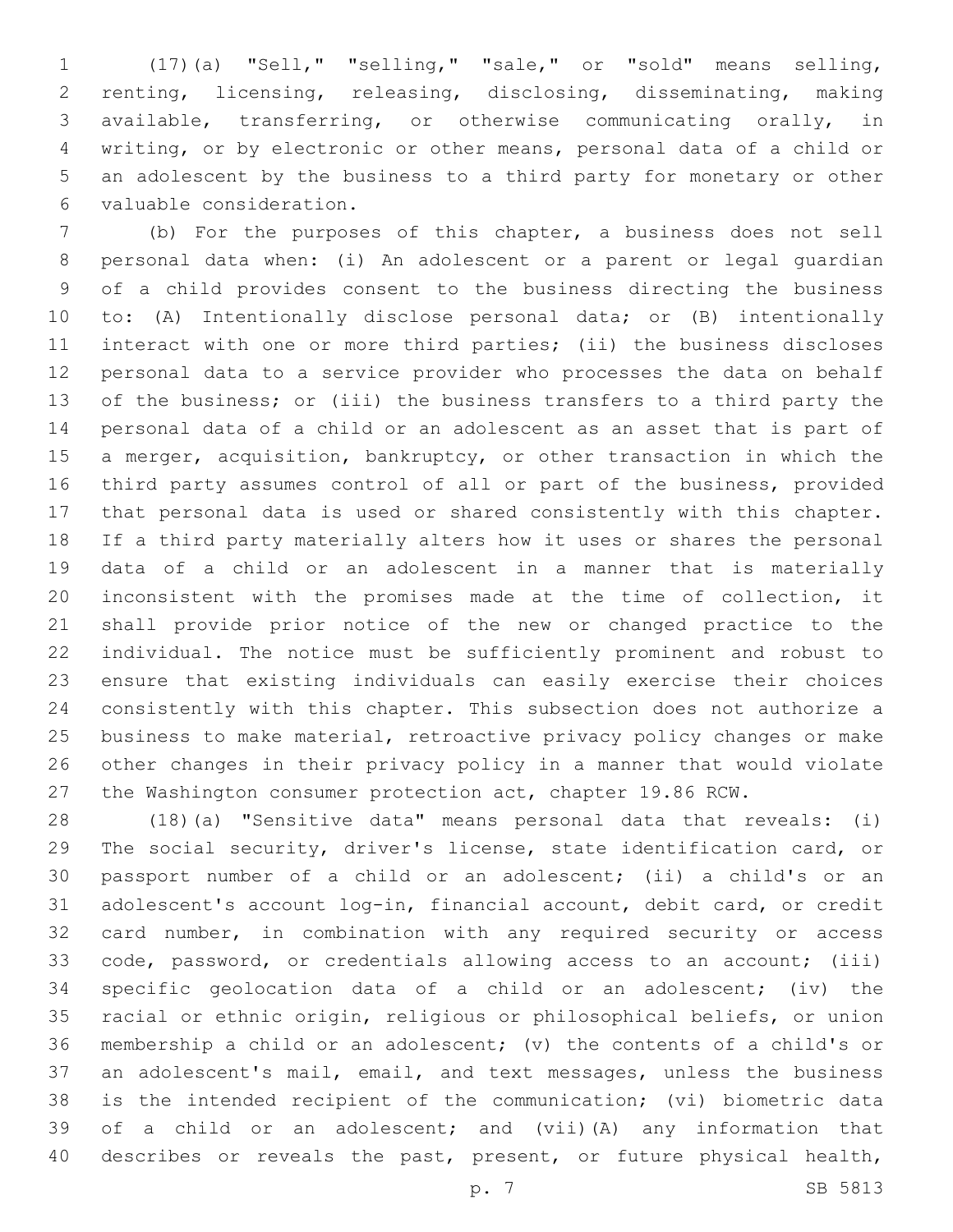mental health, disability, or diagnosis of a child or an adolescent; or (B) personal data collected and analyzed concerning the sexual 3 orientation of a child or an adolescent.

 (b) Sensitive data that is "publicly available information" pursuant to subsection (16) of this section is not considered 6 sensitive data or personal data.

 (19) "Service provider" means a natural or legal person who processes personal data of a child or an adolescent on behalf of a business pursuant to a binding contract that: (a) Sets out the 10 processing instructions to which the service provider is bound; and (b) prohibits the service provider from: (i) Processing the personal data for any purpose outside of the instructions in the contract; or (ii) determining the purposes and means of the processing of the personal data. A business that provides services to a person or organization that is not a business, and that would otherwise meet the requirements and obligations of a "service provider" under this chapter, is deemed a service provider for purposes of this chapter.

 (20) "Specific geolocation data" means data derived from technology including, but not limited to, global positioning system level latitude and longitude coordinates or other mechanisms that directly identifies the past or present physical location of a child or an adolescent or a device within a geographic area that is equal to or less than the area of a circle with a radius of 1,850 feet. Specific geolocation information excludes the content of 25 communications.

 (21) "Targeted advertising" means advertising based upon 27 profiling.

 (22) "Third party" means a natural or legal person, public 29 authority, agency, or body other than the business, service provider, adolescent, adult, child, or a parent or legal guardian of the child.

 NEW SECTION. **Sec. 102.** (1) A business may not process the personal data or sensitive data of a known child without obtaining consent from the child's parent or legal guardian.

 (2) A business may not process the personal data or sensitive data of a known adolescent without obtaining separate and express 36 consent from the adolescent.

 (3) A business may not process the personal data of a known adolescent for purposes of targeted advertising or the sale of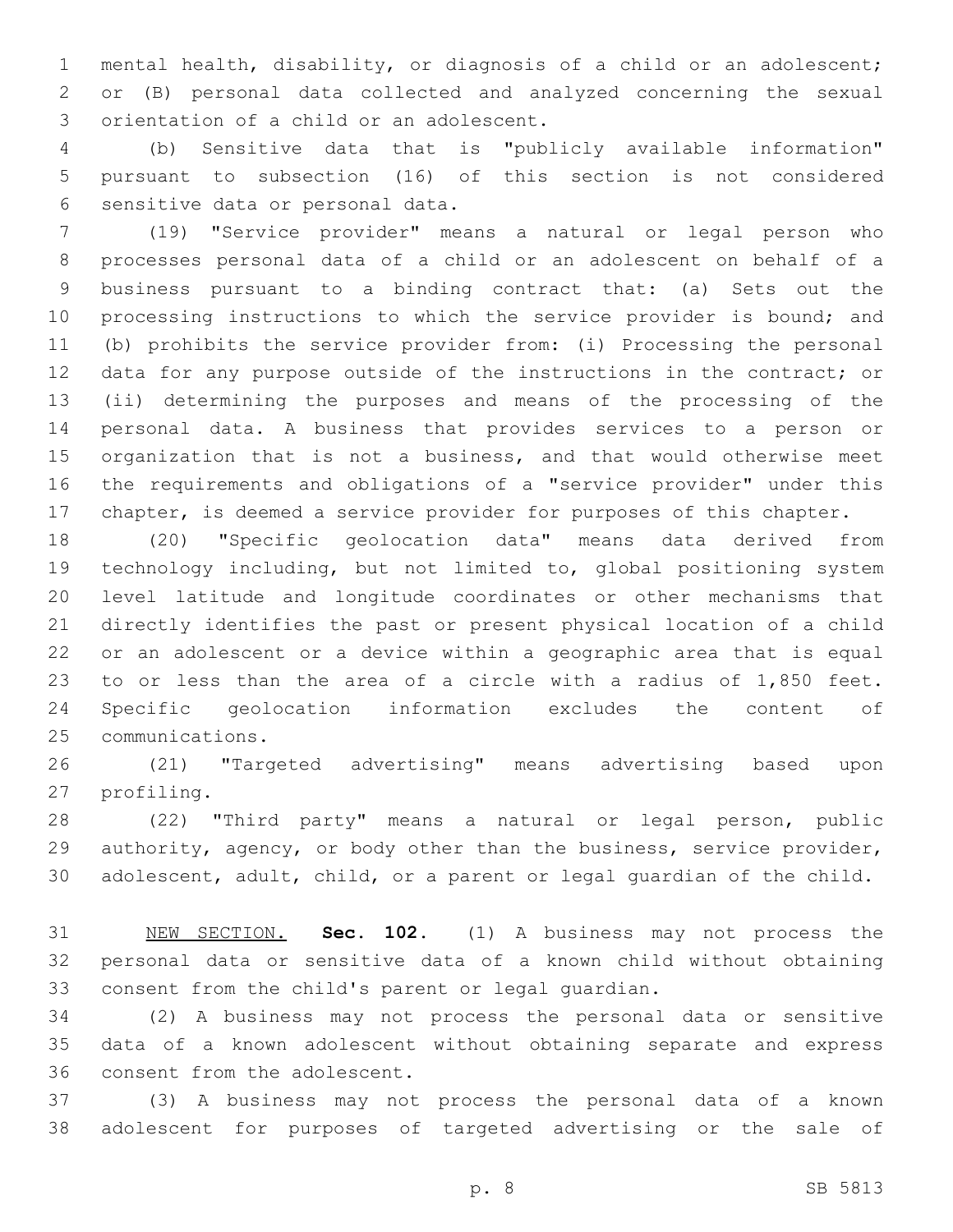personal data without obtaining separate and express consent from the 2 adolescent.

 (4) Businesses that obtain verifiable parental consent to process personal data of a child in compliance with the children's online privacy protection act, Title 15 U.S.C. Secs. 6501 through 6506 and its implementing regulations, are deemed compliant with any obligation to obtain consent from a child's parent or legal guardian 8 under this chapter.

 NEW SECTION. **Sec. 103.** (1) The parent or legal guardian of a child has the right to confirm whether a business is processing the child's personal data and to access any such personal data.

 (2) The parent or legal guardian of a child has the right to correct inaccurate personal data concerning the child, taking into account the nature of the personal data and the purposes of the 15 processing of the personal data.

 (3) The parent or legal guardian of a child has the right to 17 delete personal data concerning the child.

 NEW SECTION. **Sec. 104.** (1) An adolescent has the right to confirm whether a business is processing the adolescent's personal data and to access any such personal data.

 (2) An adolescent has the right to correct inaccurate personal data concerning the adolescent, taking into account the nature of the personal data and the purposes of the processing of the personal 24 data.

 (3) An adolescent has the right to delete personal data 26 concerning the adolescent.

 NEW SECTION. **Sec. 105.** (1) An adult has the right to confirm whether a business processed or is processing personal data pertaining to the adult as a child or an adolescent and to access any such personal data.

 (2) An adult has the right to correct inaccurate personal data pertaining to the adult as a child or an adolescent, taking into account the nature of the personal data and the purposes of the 34 processing of the personal data.

 (3) An adult has the right to delete personal data pertaining to 36 the adult as a child or an adolescent.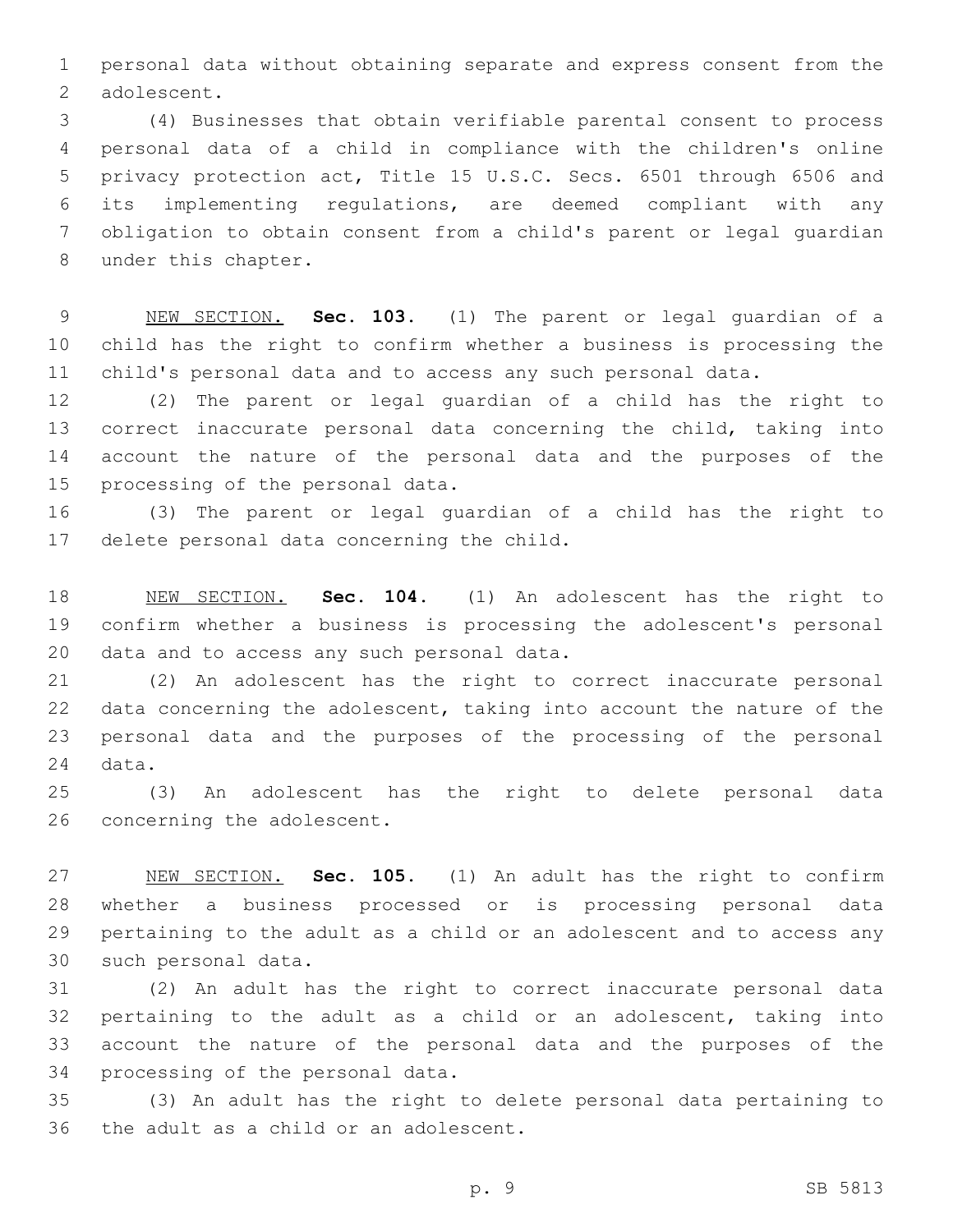NEW SECTION. **Sec. 106.** (1) Businesses must provide one or more secure and reliable means by which requests to exercise the rights described in sections 103 through 105 of this act may be accomplished. These means must take into account the ways in which individuals interact with the business and the need for secure and reliable communication of the requests.

 (2) Businesses may not require individuals to create a new account in order to exercise a right described in sections 103 through 105 of this act, but may require an individual to use an 10 existing account to exercise the rights.

 (3) A business must comply with a request to exercise the rights in sections 103 through 105 of this act as soon as feasibly possible, but no later than 30 days after receipt of the request. That period may be extended once by an additional 30 days where reasonably necessary, taking into account the complexity and number of the requests. The business must inform the individual submitting the request of such an extension within 30 days of receipt of the 18 request, together with the reasons for the delay.

 (4) Businesses may not charge a fee for responding to requests to exercise the rights in sections 103 through 105 of this act unless the requests made by an individual are manifestly unfounded or excessive, in particular because of their repetitive character, in which case the business may either: (a) Charge a reasonable fee to cover the administrative costs of complying with the request; or (b) refuse to act on the request. The business bears the burden of demonstrating the manifestly unfounded or excessive character of the 27 request.

 (5) A business is not required to comply with a request to exercise any of the rights under sections 103 through 105 of this act if the business is unable to authenticate the request using commercially reasonable efforts. In such a case, the business may request the provision of additional information reasonably necessary 33 to authenticate the request.

 (6) Any provision of a contract or agreement of any kind that purports to waive or limit in any way the rights of a child, a parent or legal guardian, an adolescent, or an adult under this chapter is deemed contrary to public policy and is void and unenforceable.

 NEW SECTION. **Sec. 107.** (1) A business may not process the personal data of a known adolescent or a known child in any way that: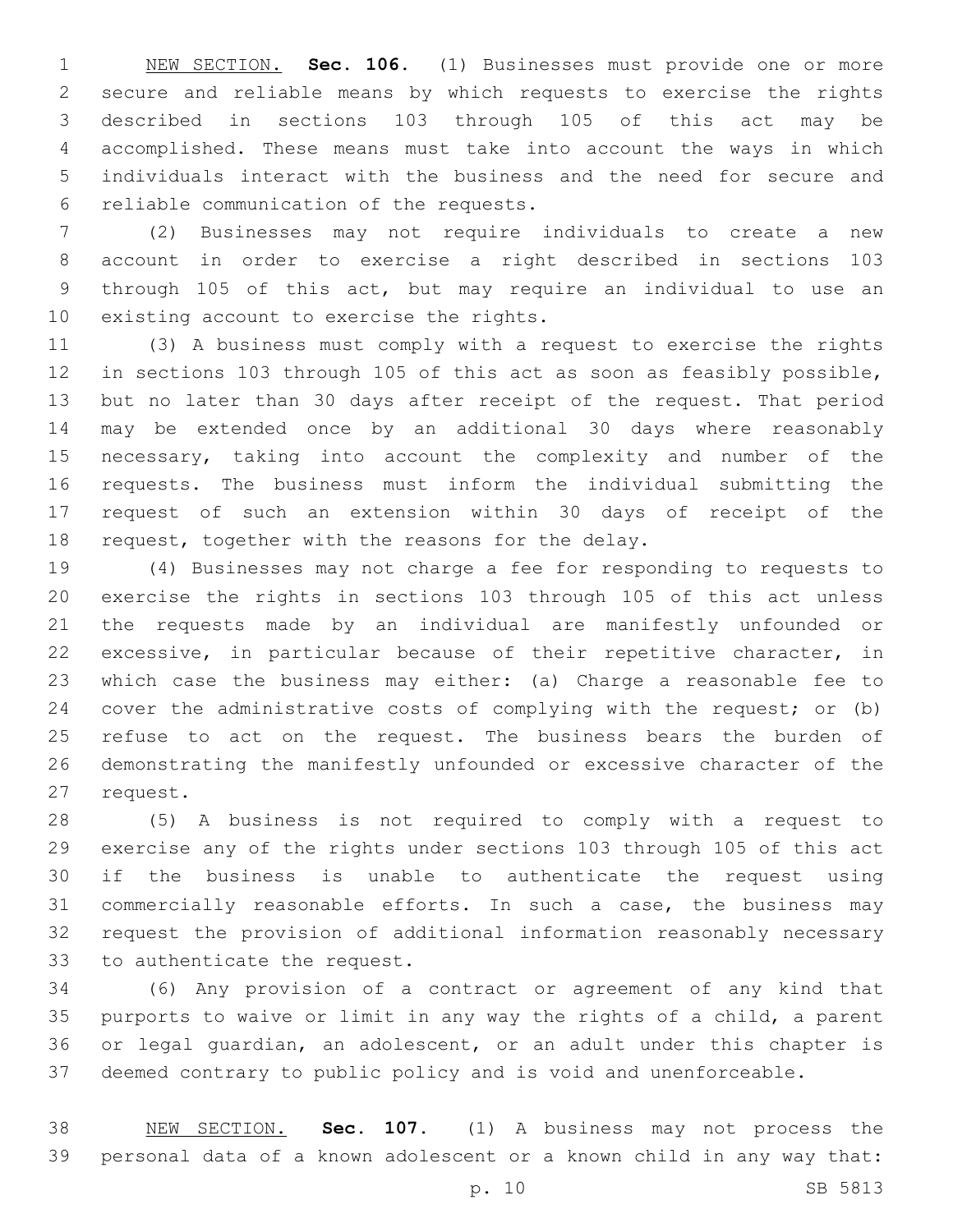(i) Unfairly disadvantages the adolescent or the child considering the benefits of the processing, the risk of harm to the adolescent or the child, and the ability of the business to avoid any potential harm or detriment to the adolescent or the child; (ii) results in reasonably foreseeable harm to a known adolescent or known child; or (iii) would be unexpected and highly offensive to a reasonable 7 person.

 (2) A business shall provide a publicly available, reasonably accessible, clear, and meaningful privacy notice that includes:

 (a) The categories of personal data relating to children or 11 adolescents that are processed by the business;

 (b) The purposes for which the categories of personal data are 13 processed;

 (c) A clear, conspicuous, and prominent description of how and where the rights contained in sections 103 through 105 of this act 16 may be exercised;

 (d) The categories of personal data pertaining to children or 18 adolescents that the business shares with third parties, if any; and

 (e) The categories of third parties, if any, with whom the business shares personal data pertaining to children or adolescents.

 (3) A business shall establish, implement, and maintain 22 reasonable administrative, technical, and physical data security 23 practices to protect the confidentiality, integrity, and accessibility of personal data pertaining to children and adolescents. The data security practices must be appropriate to the 26 volume and nature of the personal data at issue.

 (4) A business's collection of a child's or adolescent's personal 28 data must be adequate, relevant, and limited to what is reasonably necessary in relation to the purposes for which data is processed.

 (5) Except as provided in this chapter, a business may not process the personal data of a child or an adolescent for purposes that are not reasonably necessary to, or compatible with, the specified purposes for which the personal data is processed unless the business obtains the necessary consents as described in section 35 102 of this act.

 (6) A business may not retain personal data of a child or adolescent for longer than is necessary to fulfill a transaction or provide a service requested by the child or adolescent or such other purposes as permitted by this chapter. The business must implement a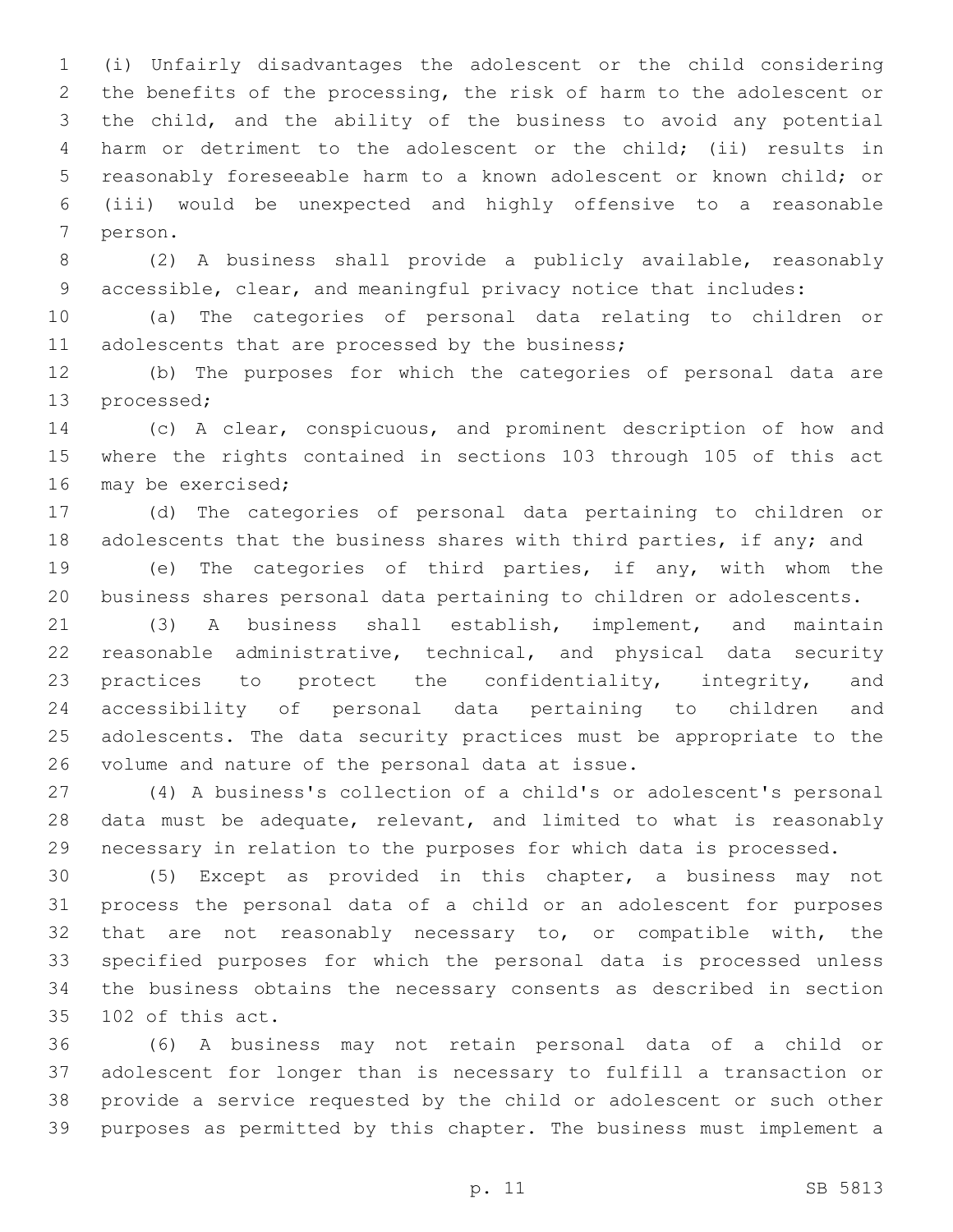reasonable and appropriate data disposal policy based on the nature 2 and sensitivity of the personal data.

 (7) The personal data of a child or adolescent may not be used to direct content to the child or adolescent, or a group of individuals similar to the child or adolescent, on the basis of race, 6 socioeconomic factors, or any proxy thereof.

 (8) A business may not disclose the personal data of a known adolescent or known child with any third party except as consistent with the obligations and rights contained in this chapter.

 (9) A business may not engage in abusive trade practices concerning the processing of the personal data of a known adolescent or a known child, meaning practices that: (a) Materially interfere with the ability of adolescents, children, parents, or lawful guardians to understand a term or condition of a product or service involving the processing of personal data; or (b) unreasonably take advantage of or unreasonably fail to account for or remedy: (i) A lack of understanding by an adolescent, a child, or a parent or lawful guardian of the material risks, costs, or conditions of a 19 product or service involving the processing of personal data; (ii) the inability of an adolescent, a child, or a parent or lawful guardian to protect the interests of the adolescent, child, or parent or lawful guardian in selecting or using a product or service involving the processing of personal data; or (iii) the reasonable reliance by an adolescent, a child, or a parent or lawful guardian on a business to act in the best interests of the adolescent or child.

 (10) A business may not discriminate against a child, a parent or legal guardian of a child, an adolescent, or an adult for exercising any of the rights contained in this chapter, including denying them goods or services, charging different prices or rates for goods or services, and providing a different level of quality of goods and services. This subsection does not prohibit a business from offering a different price, rate, level, quality, or selection of goods or services to a parent or legal guardian of a child or an adolescent, including offering goods or services for no fee, if: (a) The offering is in connection with voluntary participation in a bona fide loyalty, rewards, premium features, discounts, or club card program; (b) the use and any dissemination of personal data as part of the program is clearly and conspicuously disclosed, separate and apart from any other terms applicable to the program, to the parent or legal guardian of a child or the adolescent; (c) the parent or legal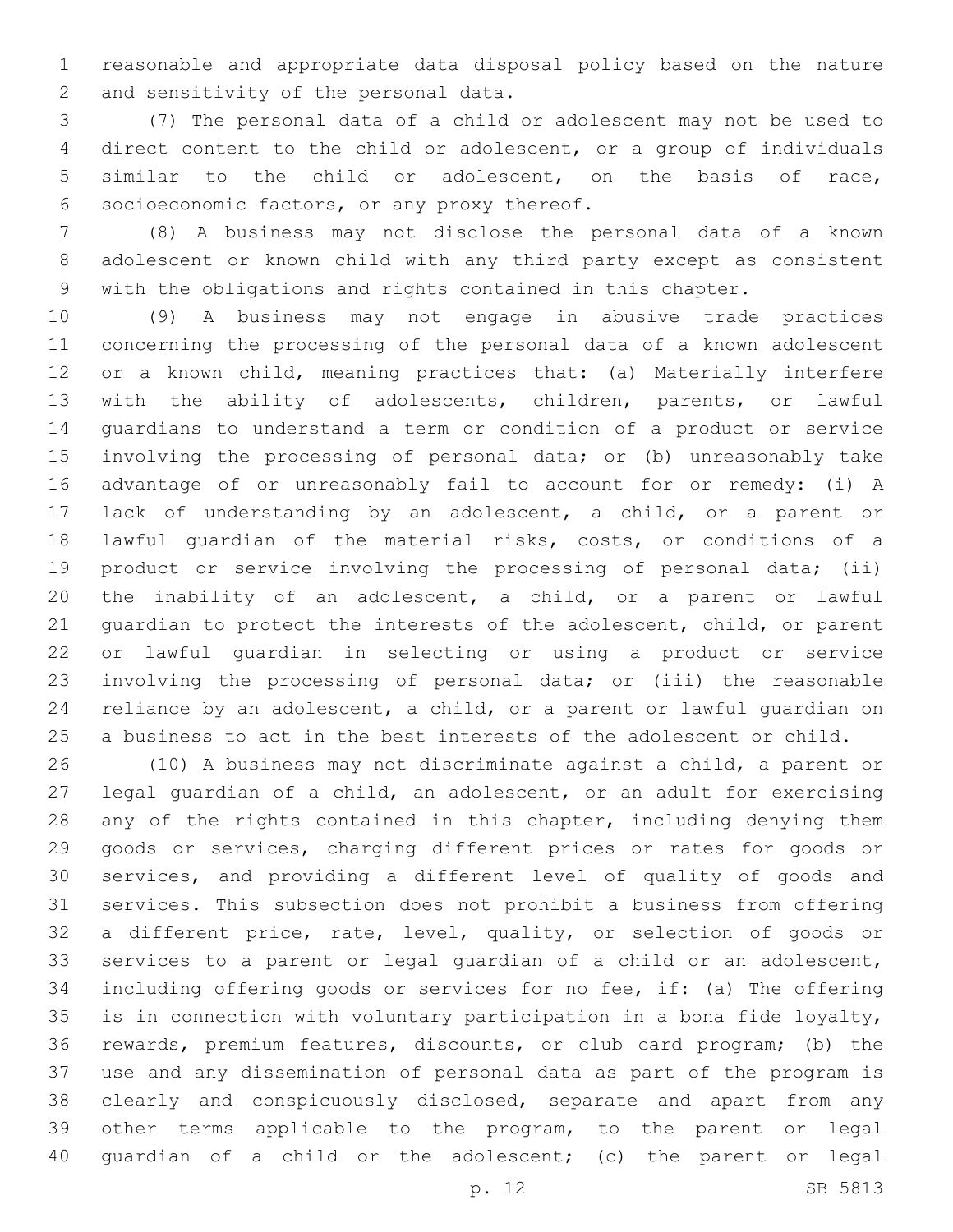guardian of a child or the adolescent provides consent to such use and disclosures; and (d) any third party who receives personal data as part of the program uses the personal data only for purposes of facilitating the benefits to which the parent or legal guardian of a child or the adolescent is entitled and does not retain or otherwise use or disclose the personal data for any other purpose.

 NEW SECTION. **Sec. 108.** (1) A business must conduct and document a data protection assessment of each of its processing activities involving the personal data of children or adolescents. Such a data protection assessment must take into account the type of personal data to be processed by the business, including the extent to which the personal data is sensitive data, and the context in which the personal data is to be processed.

 (2) A data protection assessment conducted under subsection (1) of this section must identify and weigh the benefits that may flow directly and indirectly from the processing to the business, the 17 adolescent or child, other stakeholders, and the public against the potential risks to the rights of the adolescent, child, or parent or legal guardian of the child associated with such processing, as mitigated by safeguards that can be employed by the business to reduce such risks. The use of deidentified data and the reasonable expectations of adolescents, children, and parents or legal guardians, as well as the context of the processing and the 24 relationship between the business and the adolescent, child, or parent or legal guardian must be factored into this assessment by the 26 business.

 (3) The attorney general may request, in writing, that a business disclose any data protection assessment that is relevant to an investigation conducted by the attorney general. The business must make a data protection assessment available to the attorney general upon such a request. The attorney general may evaluate the data protection assessments for compliance with the responsibilities contained in this chapter and, if it serves a civil investigative demand, with RCW 19.86.110. Data protection assessments are confidential and exempt from public inspection and copying under chapter 42.56 RCW. The disclosure of a data protection assessment pursuant to a request from the attorney general under this subsection does not constitute a waiver of the attorney-client privilege or work product protection with respect to the assessment and any information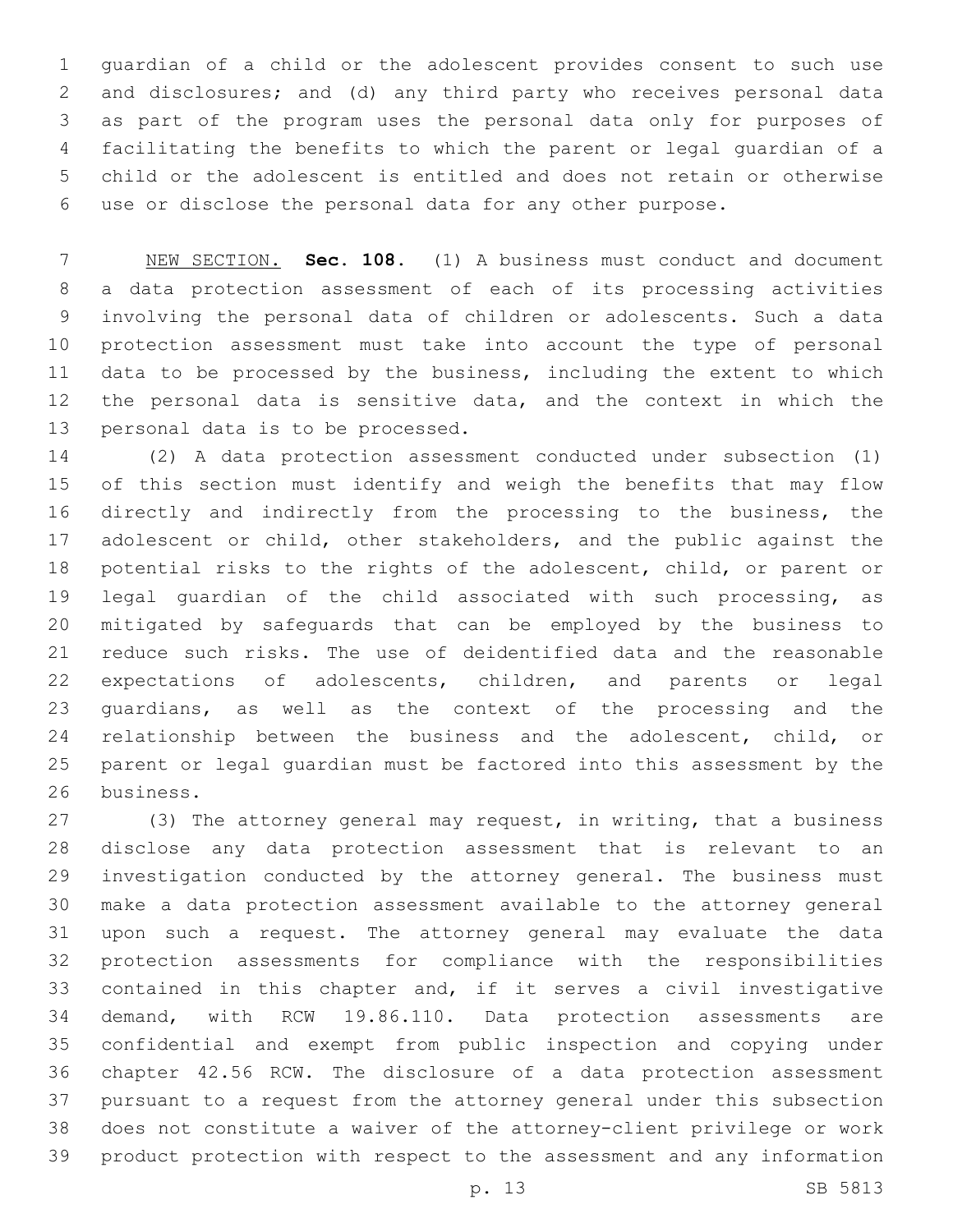contained in the assessment unless otherwise subject to case law regarding the applicability of attorney-client privilege or work 3 product protections.

 (4) A data protection assessment conducted by a business for the purpose of compliance with other laws or regulations may qualify under this section if it has a similar scope and effect.

 NEW SECTION. **Sec. 109.** (1) The obligations imposed on businesses or service providers under this chapter do not restrict a business's or service provider's ability to:

(a) Comply with federal, state, or local law; or

 (b) Take immediate steps to protect an interest that is essential for the life of a natural person, and where the processing cannot be 13 manifestly based on another legal basis.

 (2) A business is not required to comply with a request to delete personal information pursuant to sections 103(3), 104(3) or 105 of this act if it is necessary for the business to maintain the personal 17 data to:

 (a) Cooperate with law enforcement agencies concerning conduct or activity that the business or service provider reasonably and in good faith believes may violate federal, state, or local law;

 (b) Investigate, establish, exercise, prepare for, or defend 22 legal claims;

 (c)(i) Prevent, detect, protect against, or respond to security incidents, identity theft, fraud, harassment, malicious or deceptive activities, or any illegal activity; (ii) preserve the integrity or security of systems; or (iii) investigate, report, or prosecute those 27 responsible for any such an action;

 (d) Identify and repair technical errors that impair existing or 29 intended functionality; or

 (e) Perform solely internal operations that are reasonably aligned or compatible with the expectations of the parent or legal guardian of a child or the adolescent, as applicable, based upon the existing relationship that the business has with the parent or legal 34 quardian of a child or the adolescent.

 (3) The obligation to delete personal data pursuant to sections 103(3), 104(3) or 105 of this act does not apply to publicly available information.37

 (4) Obligations imposed on a business under this chapter may not adversely affect the rights or freedoms of any persons, such as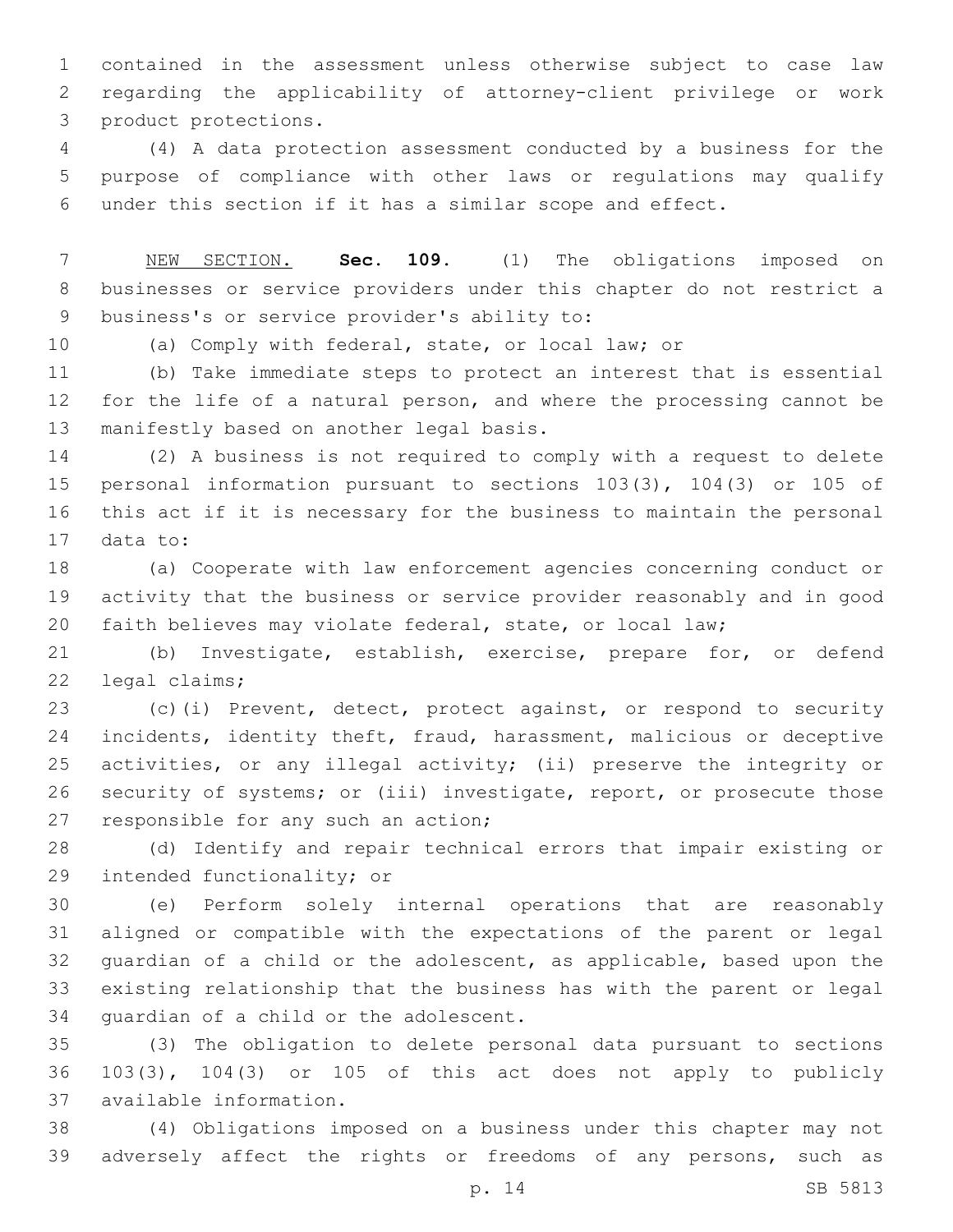exercising the right of free speech pursuant to the First Amendment 2 to the United States Constitution.

 (5) If a business processes personal data pursuant to an exemption in this section, the business bears the burden of demonstrating that the processing qualifies for the exemption and complies with the requirements in this subsection and subsection (6) 7 of this section.

 (6) Personal data that is processed by a business pursuant to this section must not be processed for any purpose other than those 10 expressly listed in this section.

 (7) Personal data that is processed by a business pursuant to this section may be processed solely to the extent that the processing is: (a) Necessary, reasonable, and proportionate to the purposes listed in this section; (b) adequate, relevant, and limited to what is necessary in relation to the specific purpose or purposes listed in this section; and (c) insofar as possible, taking into account the nature and purpose of processing the personal data, subject to reasonable administrative, technical, and physical measures to protect the confidentiality, integrity, and accessibility of the personal information, and to reduce reasonably foreseeable 21 risks of harm to individuals.

 NEW SECTION. **Sec. 110.** (1) Except as provided in subsection (2) of this section, nothing in this chapter creates an independent cause 24 of action, except for the actions brought by the attorney general to enforce this chapter. Except as provided in subsection (2) of this section, no person, except for the attorney general, may enforce the rights and protections created by this chapter in any action. However, nothing in this chapter limits any other independent causes of action enjoyed by any person, including any constitutional, statutory, administrative, or common law rights or causes of action. The rights and protections in this chapter are not exclusive, and to the extent that a person has the rights and protections in this chapter because of another law other than this chapter, the person continues to have those rights and protections notwithstanding the existence of this chapter.

 (2) An adolescent, an adult, or a parent or legal guardian of a child alleging a violation of sections 103, 104, and 105 of this act may bring a civil action in any court of competent jurisdiction. Remedies are limited to appropriate injunctive relief necessary and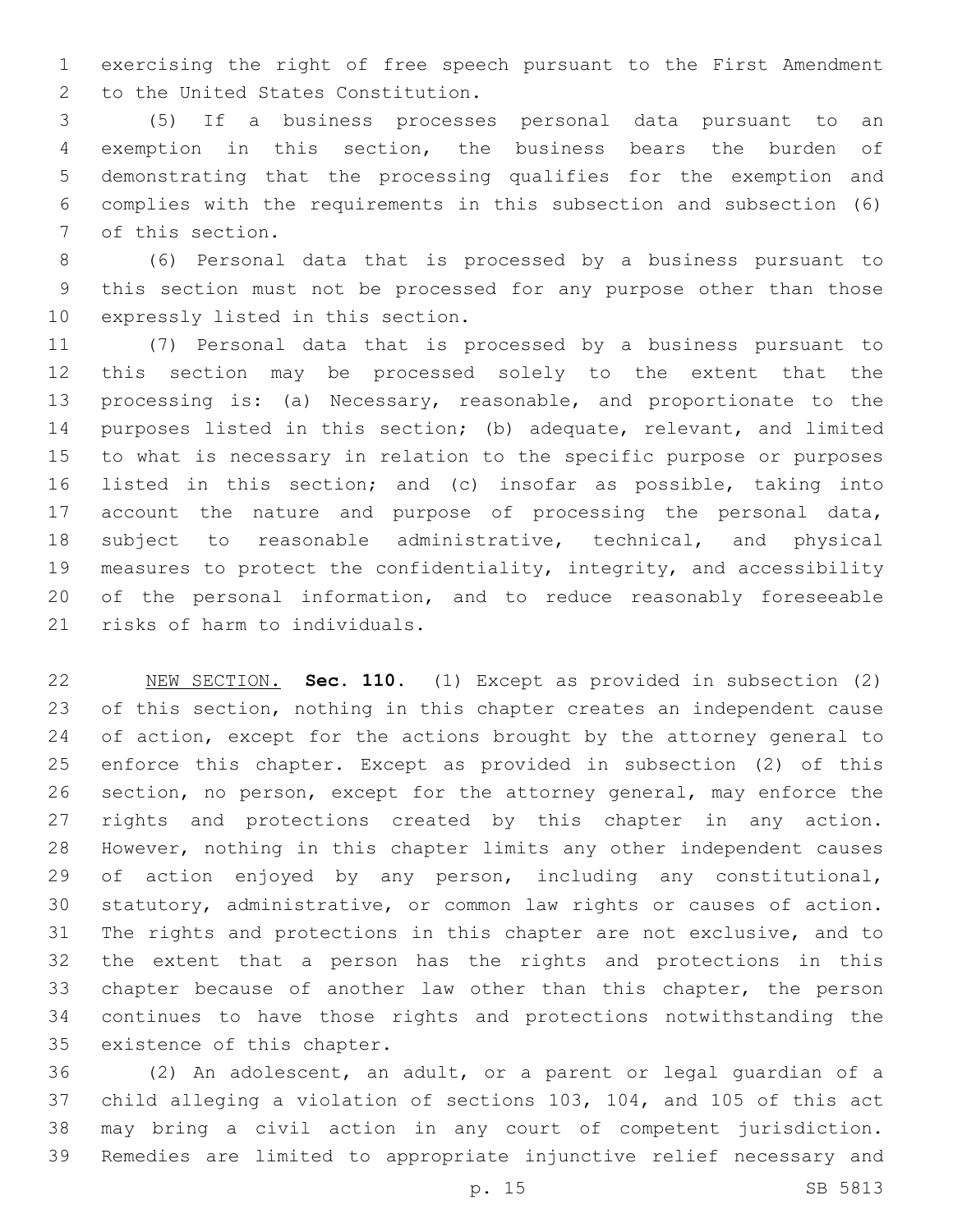proportionate to remedy the violation against the aggrieved adolescent, adult, or child. The court shall also award reasonable attorneys' fees and costs directly incurred in pursuit of claims 4 under this chapter to any prevailing plaintiff.

 NEW SECTION. **Sec. 111.** (1) Except as provided in section 110 of this act, this chapter may be enforced solely by the attorney general under the consumer protection act, chapter 19.86 RCW.

 (2) In actions brought by the attorney general, the legislature finds: (a) The practices covered by this chapter are matters vitally affecting the public interest for the purpose of applying the consumer protection act, chapter 19.86 RCW; and (b) a violation of this chapter is not reasonable in relation to the development and preservation of business, is an unfair or deceptive act in trade or commerce, and an unfair method of competition for the purpose of applying the consumer protection act, chapter 19.86 RCW.

 (3) The legislative declarations in this section do not apply to any claim or action by any party other than the attorney general alleging that conduct regulated by this chapter violates chapter 19.86 RCW, and this chapter does not incorporate RCW 19.86.093.

 (4) In the event of a business's or service provider's violation under this chapter, prior to filing a complaint, the attorney general must provide the business or service provider with a warning letter identifying the specific provisions of this chapter the attorney general alleges have been or are being violated. If, after 30 days of issuance of the warning letter, the attorney general believes the business or service provider has failed to cure any alleged violation, the attorney general may bring an action against the controller or processor as provided under this chapter.

 (5) In determining a civil penalty under this chapter, the court must consider, as mitigating factors, a business's or service provider's good faith efforts to comply with the requirements of this chapter and any actions to cure or remedy the violations before an 33 action is filed.

 (6) All receipts from the imposition of civil penalties under this chapter must be deposited into the consumer privacy account 36 created in section 112 of this act.

 NEW SECTION. **Sec. 112.** The consumer privacy account is created in the state treasury. All receipts from the imposition of civil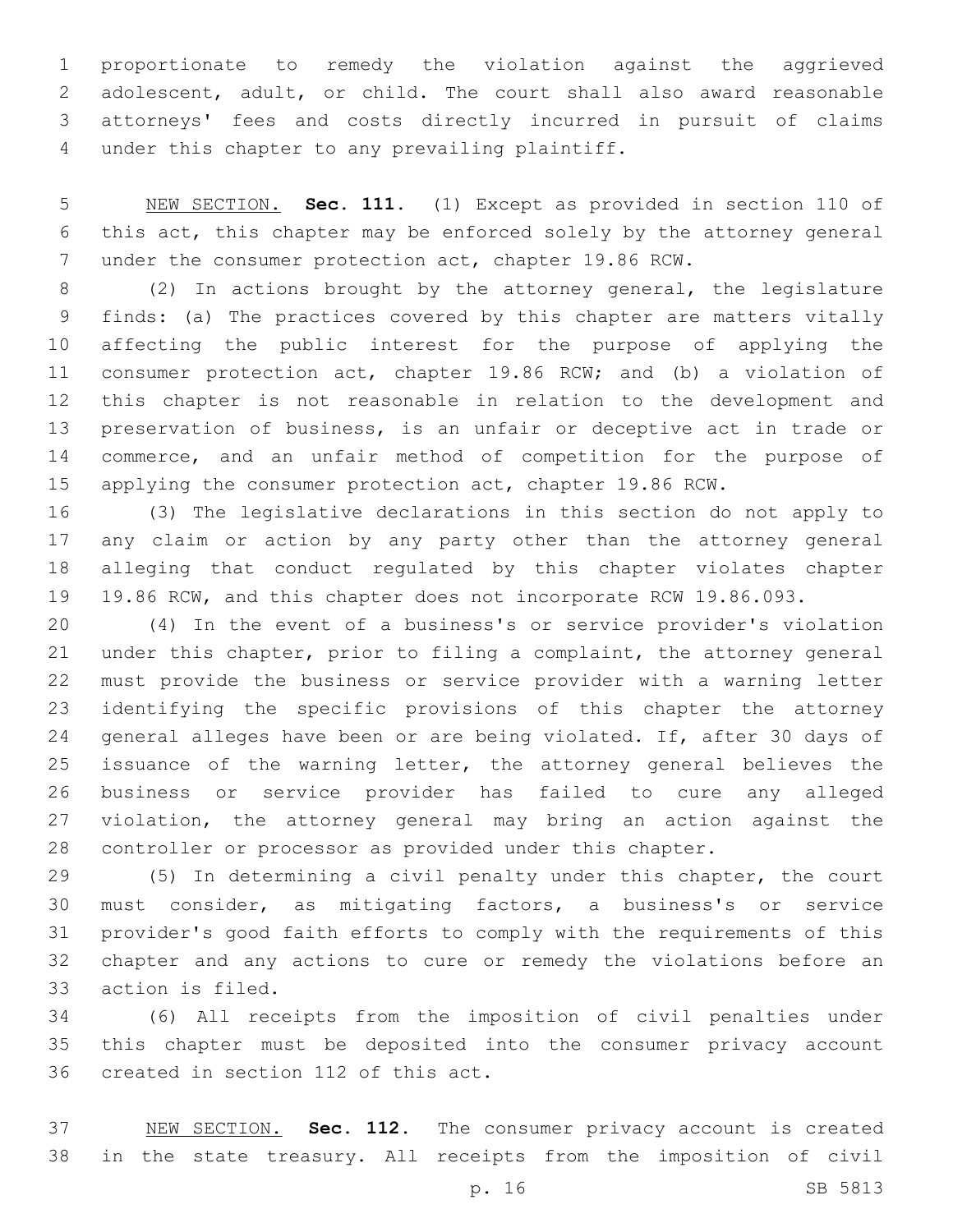penalties under this chapter must be deposited into the account. Moneys in the account may be spent only after appropriation. Moneys in the account may only be used for the purposes of recovery of costs and attorneys' fees accrued by the attorney general in enforcing this chapter and for the office of privacy and data protection as created in RCW 43.105.369. Moneys may not be used to supplant general fund 7 appropriations to either agency.

 NEW SECTION. **Sec. 113.** A new section is added to chapter 42.56 9 RCW to read as follows:

 A data protection assessment submitted by a business to the attorney general in accordance with the requirements under section 108 of this act is exempt from disclosure under this chapter.

## **PART 2**

## **DATA BROKERS**

 NEW SECTION. **Sec. 201.** The definitions in this section apply throughout this chapter unless the context clearly requires otherwise.

 (1)(a) "Biometric data" means any personal data generated from the measurement or specific technological processing of a consumer's biological, physical, or physiological characteristics, which allows or confirms the unique identification of that consumer, including fingerprints, voice prints, iris or retina scans, facial scans or 23 templates, genetic data, and gait.

 (b) "Biometric data" does not include writing samples, written signatures, photographs, voice recordings, videos, demographic data, or physical characteristics such as height, weight, hair color, or eye color, provided that such information is not used for the purpose of identifying a consumer's unique biological, physical, or 29 physiological characteristics.

 (2)(a) "Brokered personal data" means one or more of the following computerized data elements about a consumer, if categorized 32 or organized for dissemination to third parties:

- 33 (i) Name;
- 34 (ii) Address;
- 35 (iii) Date of birth;
- 36 (iv) Place of birth;
- 37 (v) Mother's maiden name;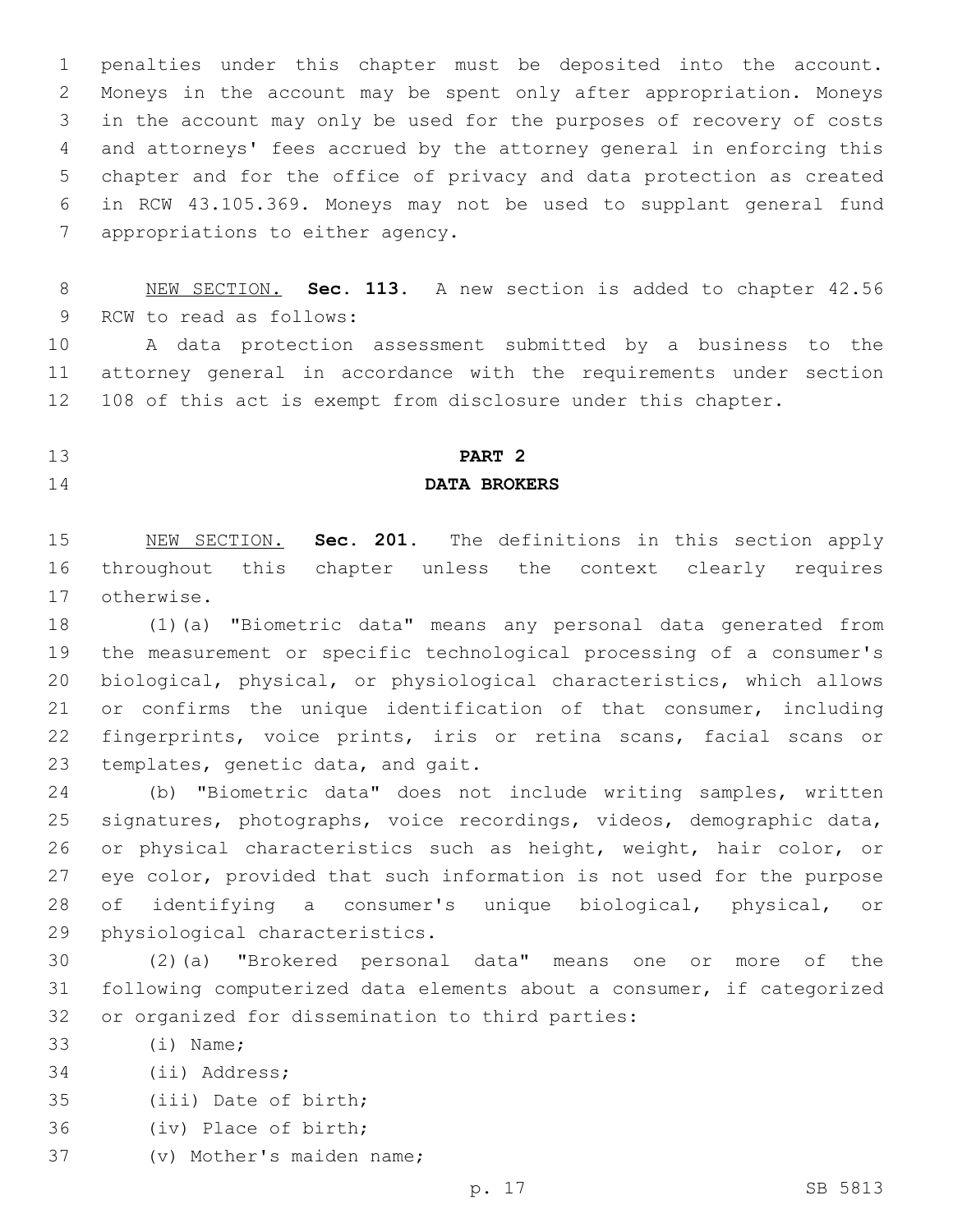(vi) Unique biometric data generated from measurements or technical analysis of human body characteristics used by the owner or licensee of the data to identify or authenticate the consumer, such as a fingerprint, retina or iris image, or other unique physical representation or digital representation of biometric data;

 (vii) Name or address of a member of the consumer's immediate 7 family or household;

 (viii) Social Security number or other government-issued 9 identification number; or

 (ix) Other information that, alone or in combination with the other information sold or licensed, would allow a reasonable person to identify the consumer with reasonable certainty.

 (b) "Brokered personal data" does not include publicly available information to the extent that it is related to a consumer's business 15 or profession.

 (3) "Business" means a sole proprietorship, partnership, limited liability company, corporation, association, or other legal entity that is organized or operated for the profit or financial benefit of its shareholders or other owners, that collects consumers' personal data, or on the behalf of which such data is collected, and that 21 alone, or jointly with others, determines the purposes and means of 22 the processing of consumers' personal data.

 (4) "Collects," "collected," or "collection" means buying, renting, gathering, obtaining, receiving, or accessing any personal data pertaining to a consumer by any means. This includes receiving data from the consumer, either actively or passively, or by observing 27 the consumer's behavior.

 (5) "Consent" means any freely given, specific, informed, and unambiguous indication of the consumer's wishes by which the consumer signifies agreement to the processing of personal data relating to the consumer for a narrowly defined particular purpose. Acceptance of a general or broad terms of use or similar document that contains descriptions of personal data processing along with other, unrelated information, does not constitute consent. Hovering over, muting, pausing, or closing a given piece of content does not constitute consent. Likewise, agreement obtained through dark patterns does not constitute consent.37

 (6) "Consumer" means a natural person who is a Washington resident acting only in an individual or household context. It does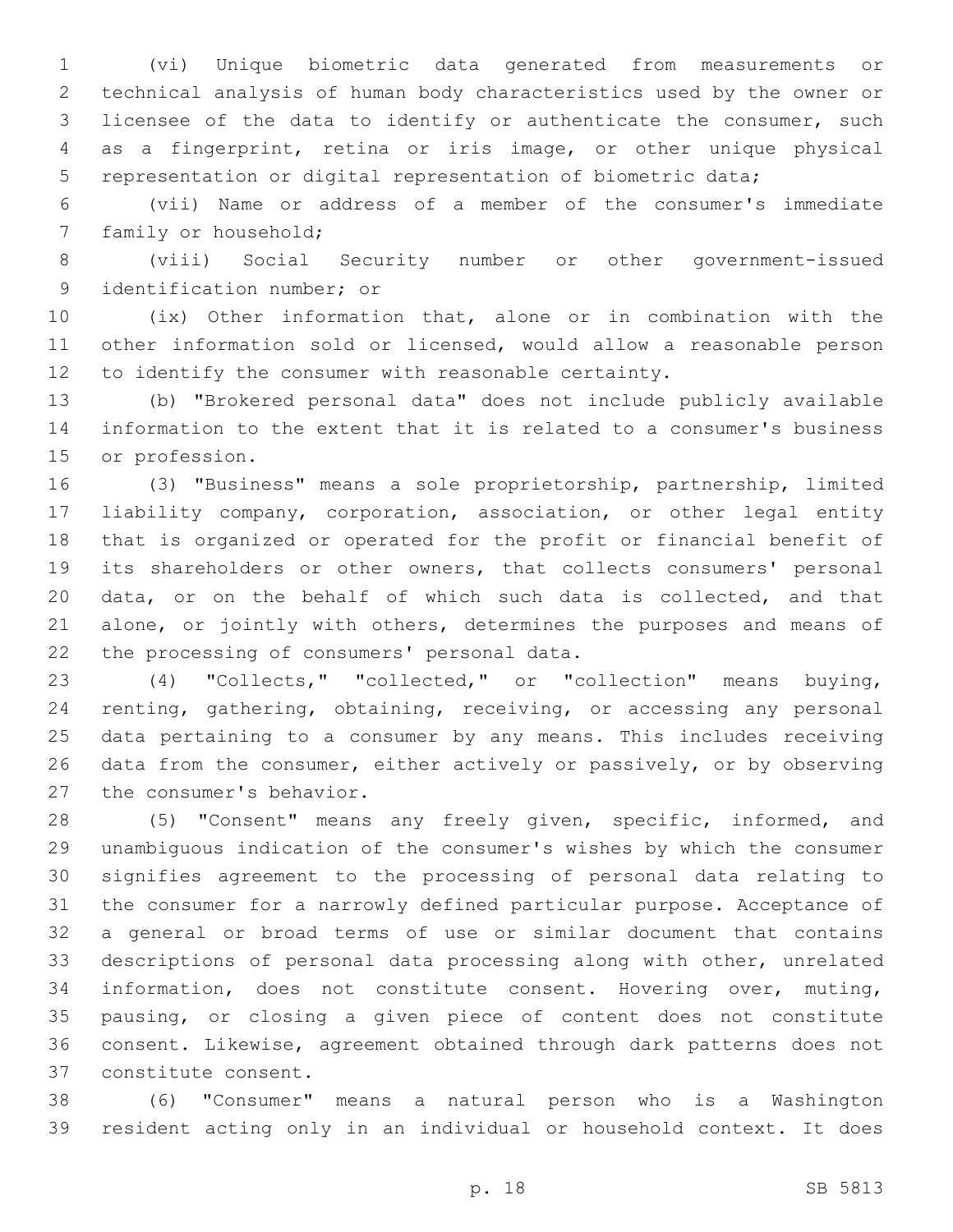not include a natural person acting in a commercial or employment 2 context.

 (7) "Dark pattern" means a user interface designed or manipulated with the substantial effect of subverting or impairing user autonomy, 5 decision making, or choice.

 (8)(a)(i) "Data broker" means a business, or unit or units of a business, separately or together, that knowingly collects and sells or licenses to third parties the brokered personal data of a consumer with whom the business does not have a direct relationship.

 (ii) For the purposes of this subsection, examples of a "direct relationship" with a business include if the consumer is a past or present: (A) Customer, client, subscriber, user, or registered user of the business's goods or services; (B) employee, contractor, or agent of the business; (C) investor in the business; or (D) donor to 15 the business.

 (b)(i) "Data broker" does not include the following activities conducted by a business, and the collection and sale or licensing of brokered personal data incidental to conducting these activities: (A) Developing or maintaining third-party e-commerce or application platforms; (B) providing 411 directory assistance or directory information services, including name, address, and telephone number, on behalf of or as a function of a telecommunications carrier; (C) providing publicly available information related to a consumer's business or profession; or (D) providing publicly available information via real-time or near real-time alert services for health 26 or safety purposes.

 (ii) For the purposes of this subsection (8)(b), the phrase "sale or licensing" does not include a: (A) One-time or occasional sale of assets of a business as part of a transfer of control of those assets that is not part of the ordinary conduct of the business; or (B) sale or licensing of information that is merely incidental to the business.32

 (9) "Deidentified data" means information that cannot reasonably be used to infer information about, associate with, or otherwise link to, a natural person, household, or a device linked to such a person or household, provided that the business that possesses the information: (a) Takes reasonable measures to ensure that the information cannot be used to infer information about, associate with, or otherwise link to, a natural person, household, or a device linked to such a person or household; (b) publicly commits to

p. 19 SB 5813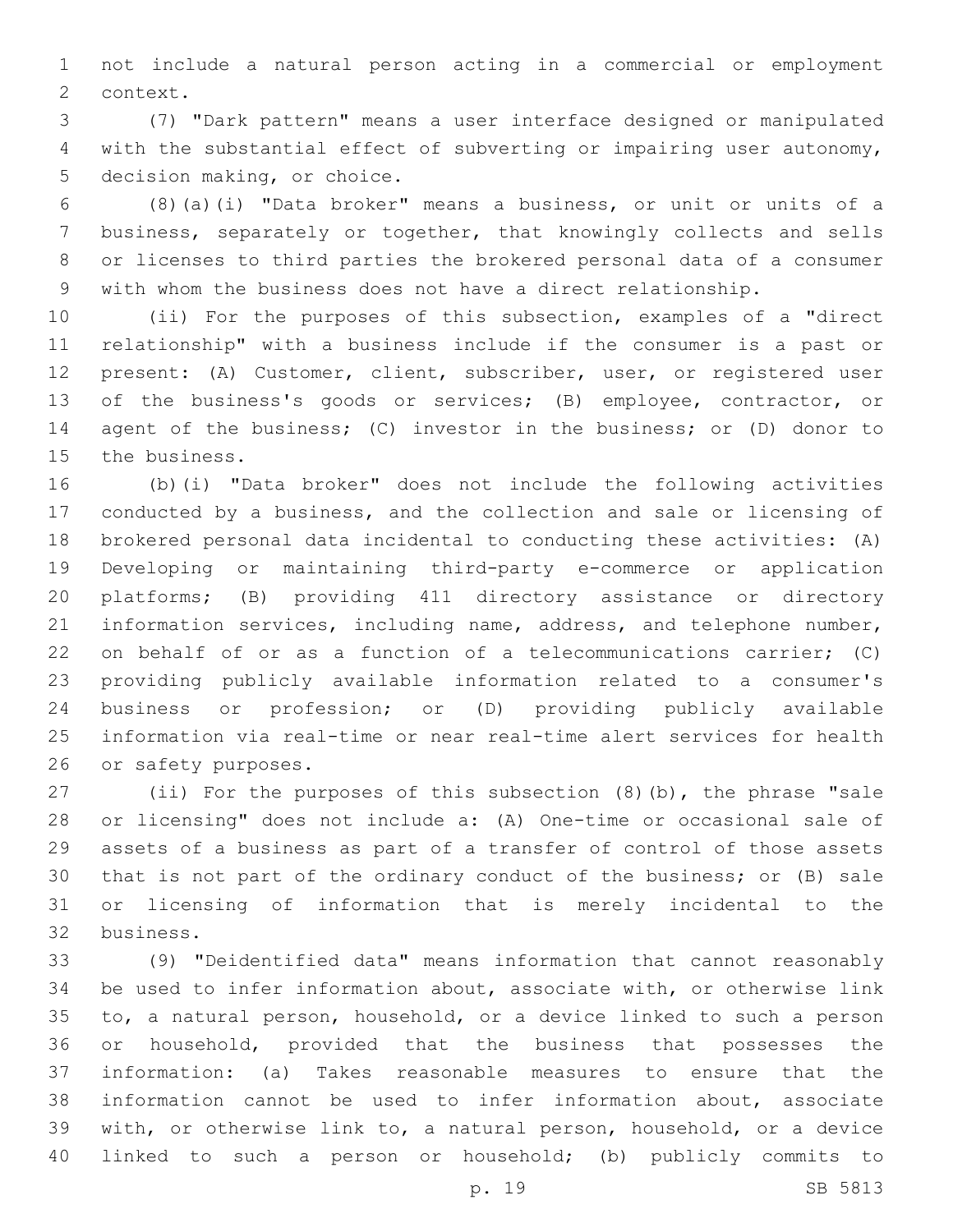maintain and use the information only in a deidentified fashion and not attempt to reidentify the information; and (c) contractually obligates any recipients of the information to comply with all 4 provisions of this subsection.

 (10)(a) "Genetic data" means any data, regardless of its format, that results from the analysis of a biological sample from a consumer, or from another element enabling equivalent information to 8 be obtained, and concerns genetic material.

 (b) For the purposes of this subsection, "genetic material" includes, but is not limited to, deoxyribonucleic acids (DNA), ribonucleic acids (RNA), genes, chromosomes, alleles, genomes, alterations or modifications to DNA or RNA, single nucleotide polymorphisms (SNPs), uninterpreted data that results from the analysis of the biological sample, and any information extrapolated, 15 derived, or inferred therefrom.

 (11) "Person" means any natural person, firm, partnership, corporation, association, union, or other organization capable of 18 suing or being sued in a court of law.

 (12)(a) "Personal data" means information that identifies, relates to, describes, is reasonably capable of being associated with, or could reasonably be linked, directly or indirectly, with a 22 particular consumer or household.

 (b) "Personal data" includes, but is not limited to, the following if it identifies, relates to, describes, is reasonably capable of being associated with, or could be reasonably linked, directly or indirectly, with a particular consumer or household:

 (i) Identifiers such as a real name, alias, postal address, unique personal identifier, online identifier, internet protocol address, email address, account name, social security number, driver's license number, passport number, telephone number, insurance policy number, bank account number, credit card number, debit card 32 number, or other similar identifiers;

 (ii) Characteristics of protected classifications under Washington state or federal law, as they may be construed or amended 35 from time to time;

 (iii) Commercial information, including records of personal property, products or services purchased, obtained, or considered, or other purchasing or consuming histories or tendencies;

39 (iv) Biometric data;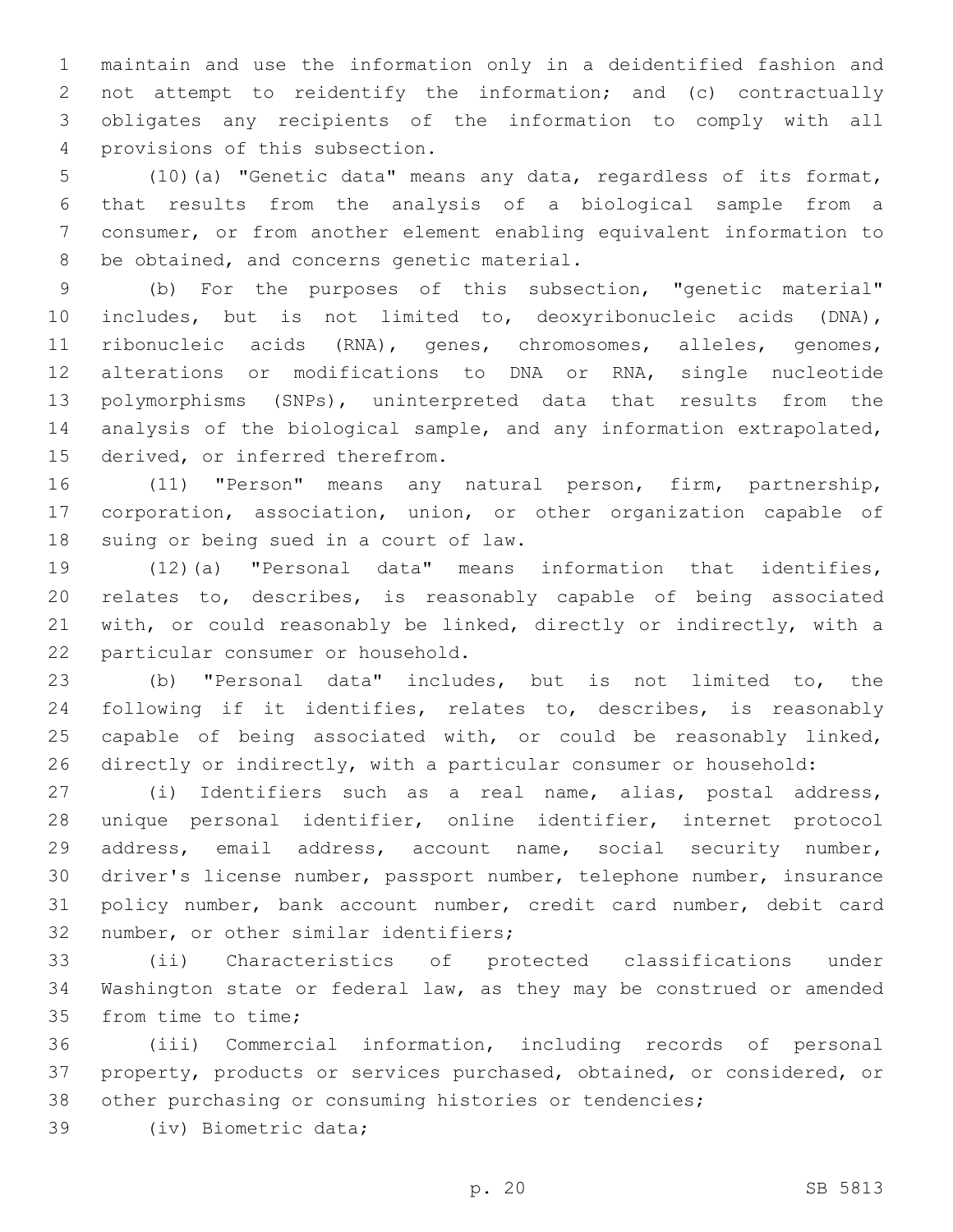(v) Internet or other electronic network activity information including, but not limited to, browsing history, search history, and information regarding a consumer's interaction with an internet 4 website, application, or advertisement;

5 (vi) Specific geolocation data;

 (vii) Audio, electronic, visual, thermal, olfactory, or similar 7 information;

 (viii) Education information, defined as information that is not publicly available personally identifiable information as defined in the family educational rights and privacy act (20 U.S.C. Sec. 1232g, 11 34 C.F.R. Part 99);

 (ix) Inferences drawn from any of the information identified in this subsection to create a profile about a consumer reflecting the consumer's preferences, characteristics, psychological trends, 15 predispositions, behavior, attitudes, intelligence, abilities, and 16 aptitudes; or

(x) Sensitive data.17

(c) "Personal data" does not include deidentified data.

 (13) "Process" or "processing" means any operation or set of operations that are performed on personal data or on sets of personal 21 data, whether or not by automated means, such as the collection, use, storage, disclosure, sharing, analysis, deletion, or modification of 23 personal data.

 (14) "Processor" means a natural or legal person who processes personal data on behalf of a business pursuant to a binding contract that: (a) Sets out the processing instructions to which the processor is bound; and (b) prohibits the processor from: (i) Processing the personal data for any purpose outside of the instructions in the contract; or (ii) determining the purposes and means of the 30 processing of the personal data.

 (15) "Profiling" means any form of automated processing of personal information to evaluate, analyze, or predict personal aspects concerning a consumer's economic situation, health, personal preferences, interests, reliability, behavior, location, or movements.35

 (16)(a) "Publicly available information" means information that: (i) Is lawfully made available from federal, state, or local government records; (ii) a business has a reasonable basis to believe is lawfully made available to the general public by the consumer or from widely distributed media; or (iii) is directly and voluntarily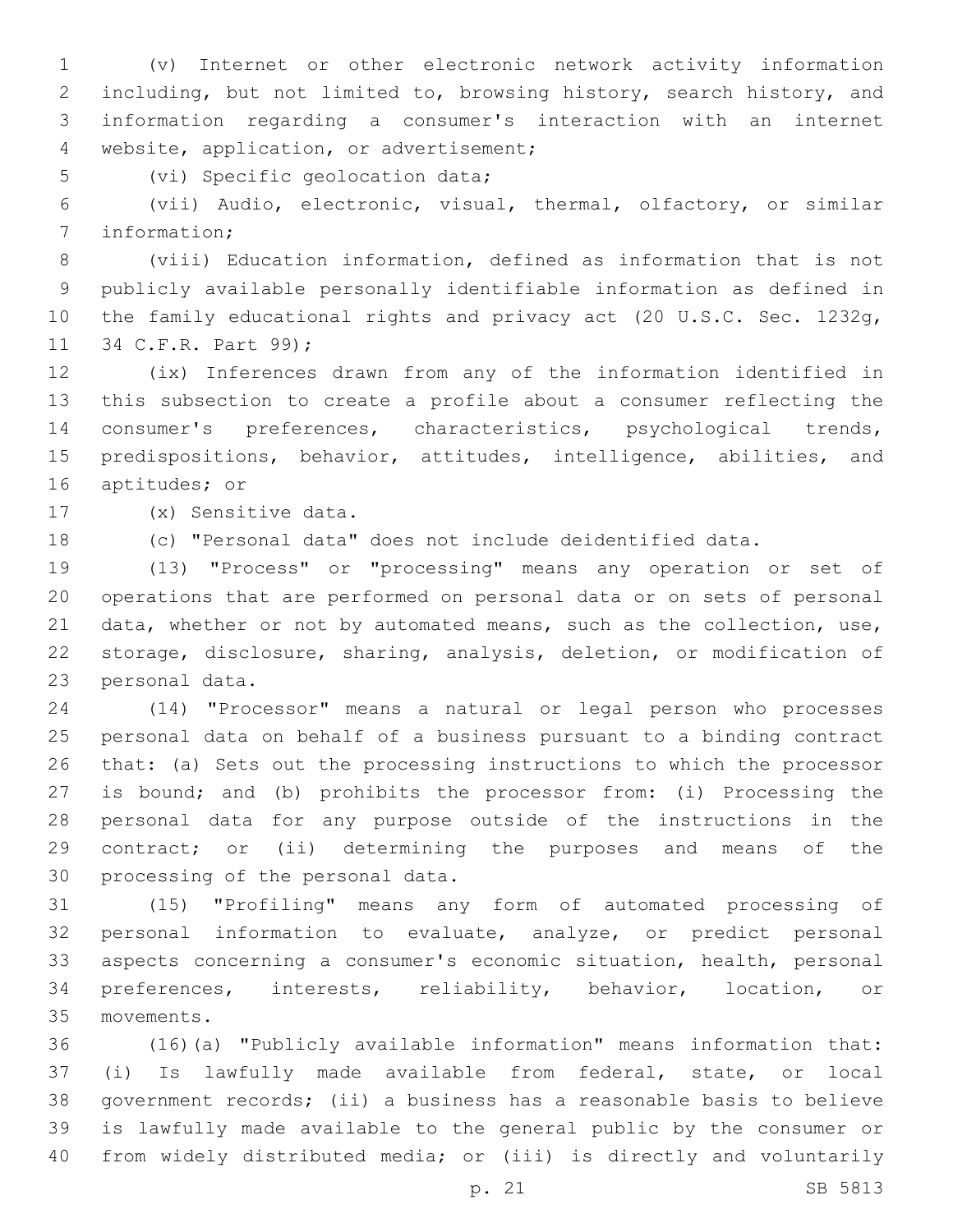disclosed to the general public by the consumer to whom the 2 information relates.

 (b) "Publicly available information" does not mean: (i) Information derived from publicly available information; (ii) biometric data; or (iii) nonpublicly available information that has 6 been combined with publicly available information.

 (17)(a) "Sell," "selling," "sale," or "sold" means selling, renting, licensing, releasing, disclosing, disseminating, making available, transferring, or otherwise communicating orally, in writing, or by electronic or other means, a consumer's personal data by a business to a third party for monetary or other valuable 12 consideration.

 (b) For purposes of this chapter, a business does not sell personal data when: (i) A consumer provides consent to the business directing the business to: (A) Intentionally disclose personal data; or (B) intentionally interact with one or more third parties; (ii) it discloses personal data to a processor who processes the data on behalf of the business; or (iii) the business transfers to a third party the personal data of a consumer as an asset that is part of a merger, acquisition, bankruptcy, or other transaction in which the third party assumes control of all or part of the business, provided that data is used or shared consistently with this chapter. If a third party materially alters how it uses or shares the personal data of a consumer in a manner that is materially inconsistent with the promises made at the time of collection, it shall provide prior notice of the new or changed practice to the consumer. The notice must be sufficiently prominent and robust to ensure that existing consumers can easily exercise their choices consistently with this chapter. This subsection does not authorize a business to make material, retroactive privacy policy changes or make other changes in their privacy policy in a manner that would violate the Washington 32 consumer protection act, chapter 19.86 RCW.

 (18)(a) "Sensitive data" means personal data that reveals: (i) A consumer's social security, driver's license, state identification card, or passport number; (ii) a consumer's account log-in, financial account, debit card, or credit card number, in combination with any required security or access code, password, or credentials allowing access to an account; (iii) specific geolocation data; (iv) a consumer's racial or ethnic origin, religious or philosophical beliefs, or union membership; (v) the contents of a consumer's mail,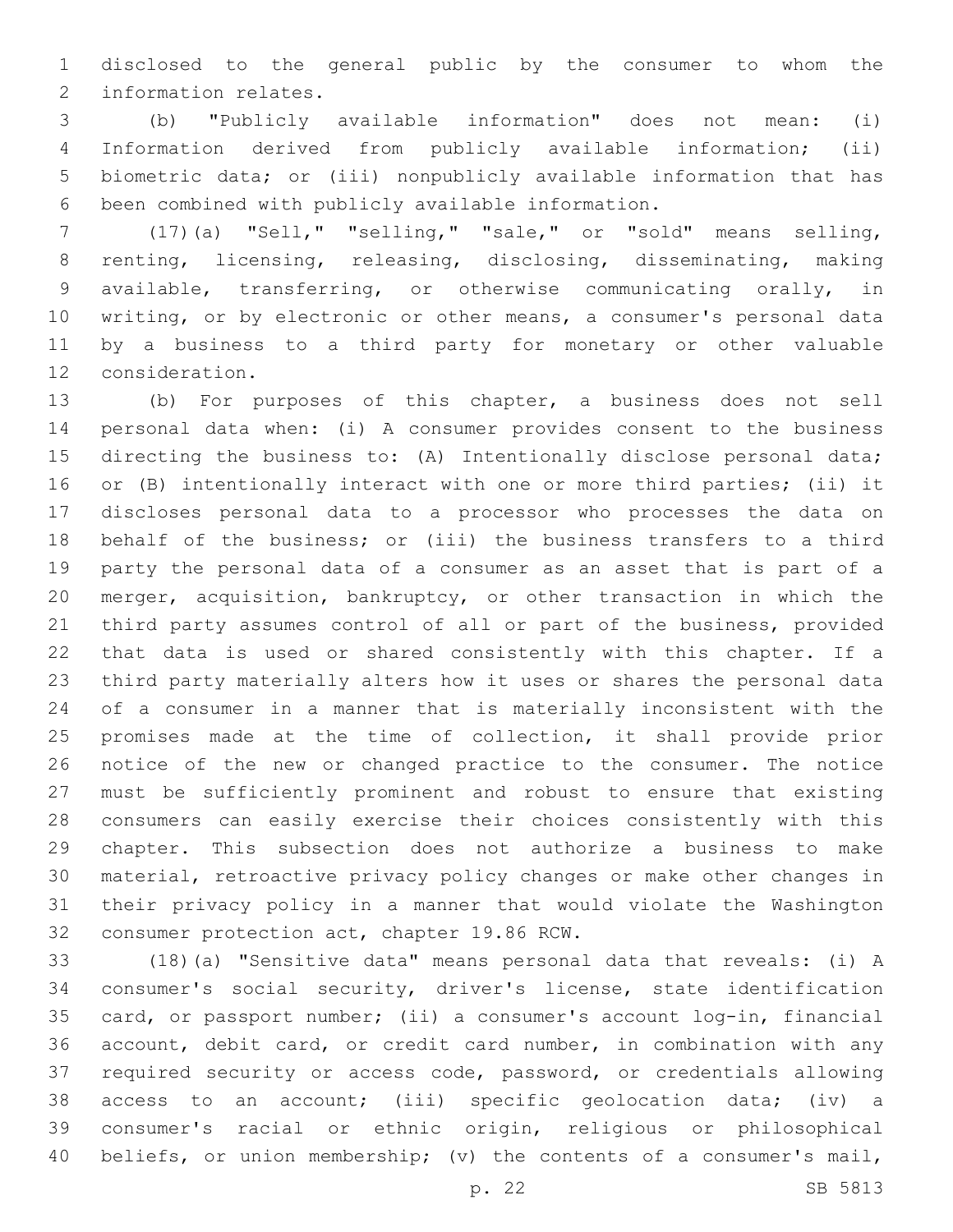email, and text messages, unless the business is the intended recipient of the communication; (vi) a consumer's biometric data; and (vii)(A) any information that describes or reveals the past, present, or future physical health, mental health, disability, or diagnosis of a consumer; or (B) personal data collected and analyzed concerning a consumer's sexual orientation.6

 (b) Sensitive data that is "publicly available information" pursuant to subsection (16) of this section is not considered 9 sensitive data or personal data.

 (19) "Specific geolocation data" means data derived from technology including, but not limited to, global positioning system level latitude and longitude coordinates or other mechanisms that directly identifies the past or present physical location of a natural person or a device within a geographic area that is equal to or less than the area of a circle with a radius of 1,850 feet. Specific geolocation data excludes the content of communications.

 (20) "Third party" means a natural or legal person, public authority, agency, or body other than the business, consumer, or 19 processor.

 NEW SECTION. **Sec. 202.** (1) On or before January 31st following each year in which a business meets the definition of a data broker, the business shall register with the secretary of state pursuant to the requirements of this section.

 (2) In registering with the secretary of state pursuant to subsection (1) of this section, a data broker shall:

 (a) Pay a registration fee in an amount determined by the 27 secretary of state, not to exceed the reasonable costs of establishing and maintaining the website required in section 207 of 29 this act; and

(b) Provide the following information:30

 (i) The name of the data broker and its primary physical, email, 32 and internet website addresses; and

 (ii) Any information on how consumers can exercise the rights 34 specified in section 204 of this act; and

 (iii) Any additional information or explanation the data broker chooses to provide concerning its data collection and processing 37 practices.

 (3) A data broker that fails to register as required in this section is liable for: (a) A civil penalty of \$50 for each day, not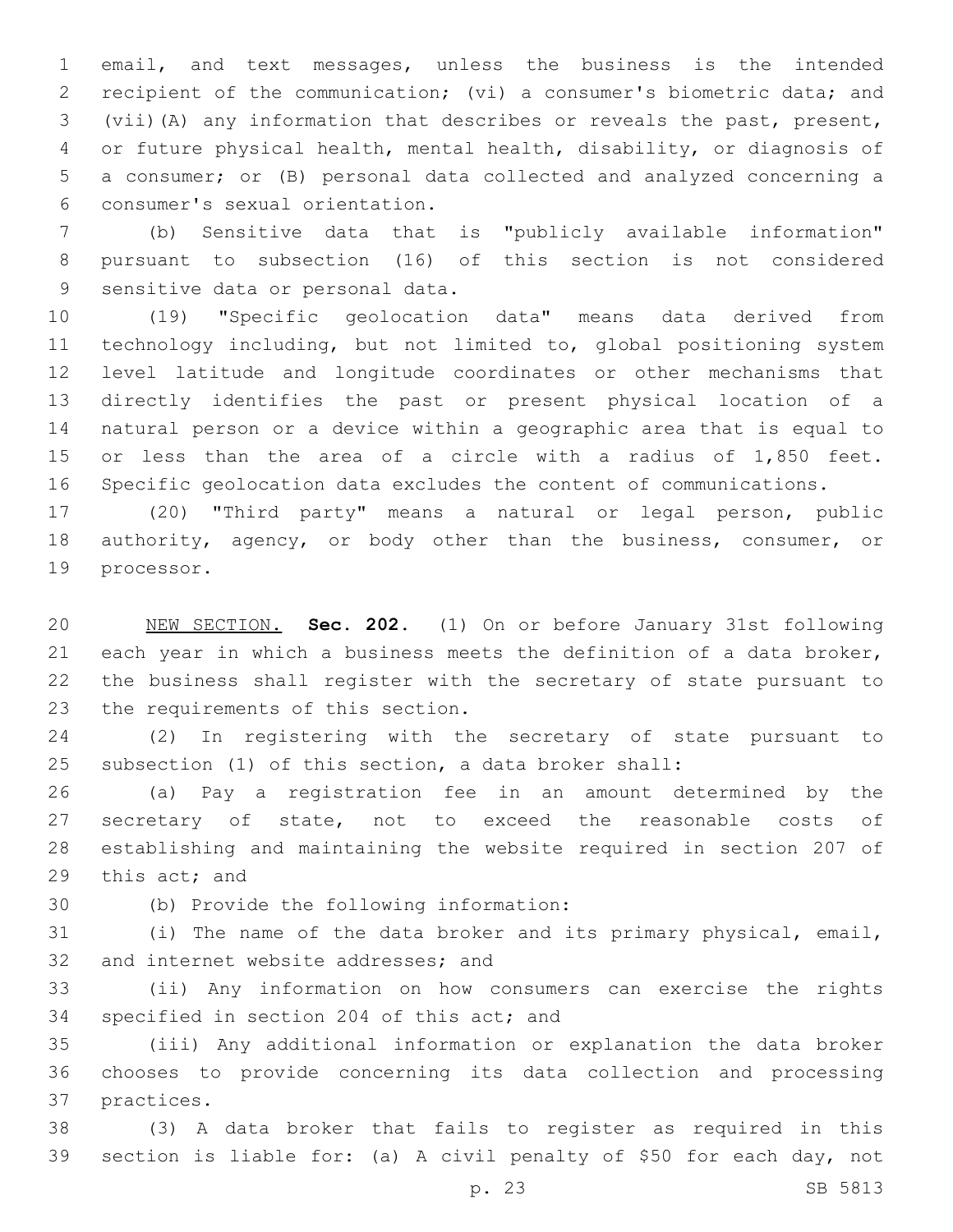to exceed a total of \$10,000 for each year, it fails to register pursuant to this section; (b) an amount equal to the fees due under this section during the period it failed to register pursuant to this 4 section; and (c) other penalties imposed by law.

 NEW SECTION. **Sec. 203.** (1) A data broker may not process a consumer's sensitive data unless the consumer provides consent for the processing to the data broker.

 (2) A data broker may not process a consumer's personal data in furtherance of profiling unless the consumer provides consent for the 10 processing to the data broker.

 (3) A data broker may not process a consumer's personal data in furtherance of the sale of personal data unless the consumer provides 13 consent for the processing to the data broker.

 NEW SECTION. **Sec. 204.** (1) A consumer has the right to confirm whether or not personal data concerning the consumer is being processed by or on behalf of a data broker and to access such personal data.

 (2) A consumer has the right to correct inaccurate personal data concerning the consumer that is being processed by or on behalf of a 20 data broker.

 (3) A consumer has the right to delete personal data concerning the consumer that is being processed by or on behalf of a data 23 broker.

 NEW SECTION. **Sec. 205.** (1) A person may not acquire brokered personal data through fraudulent means.

 (2) A person may not acquire or use brokered personal data in furtherance of: (a) Stalking or harassing another person; (b) committing a fraud, including identity theft, financial fraud, or email fraud; or (c) engaging in unlawful discrimination, including employment discrimination and housing discrimination.

 NEW SECTION. **Sec. 206.** A data broker shall establish, implement, and maintain reasonable administrative, technical, and physical data security practices to protect the confidentiality, integrity, and accessibility of personal information. The data security practices must be appropriate to the volume and nature of the personal information at issue.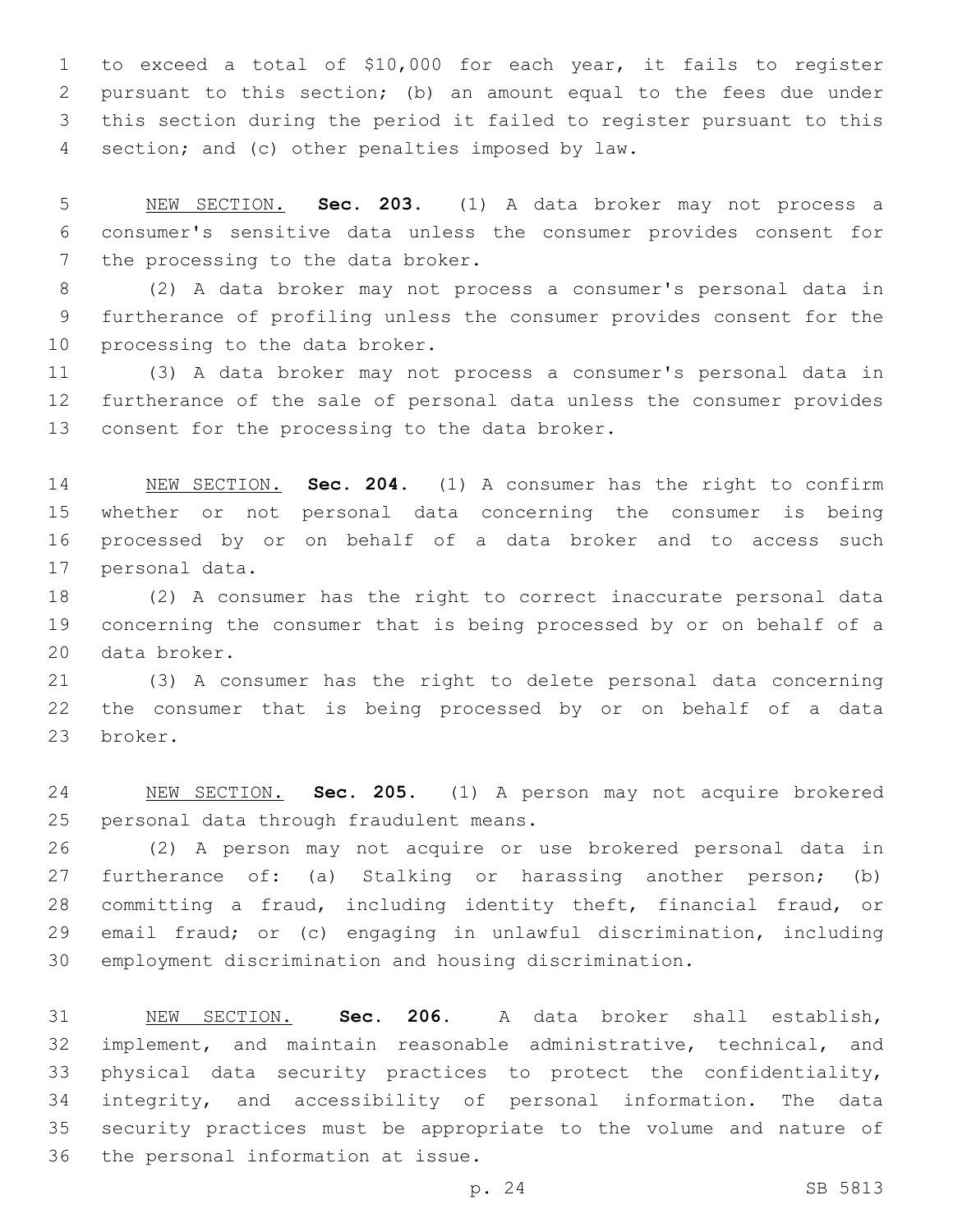NEW SECTION. **Sec. 207.** The secretary of state shall create a web page on its internet website where the information provided by data brokers under this chapter is accessible to the public.

 NEW SECTION. **Sec. 208.** The secretary of state may adopt rules as deemed necessary for the implementation and enforcement of this chapter.

 NEW SECTION. **Sec. 209.** A court shall disregard the intermediate steps or transactions for purposes of effectuating the purposes of this chapter if: (1) A series of steps or transactions were component parts of a single transaction intended from the beginning to be taken 11 with the intention of avoiding the reach of this chapter, including the disclosure of information by a business to a third party in order to avoid the definition of "sell," "profiling," or "brokered personal data;" or (2) steps or transactions were taken to purposely avoid the definition of "sell" by eliminating any monetary or other valuable consideration, including by entering into contracts that do not include an exchange for monetary or other valuable consideration, but where a party is obtaining something of value or use.

 NEW SECTION. **Sec. 210.** (1) Except as provided in subsection (2) of this section, nothing in this chapter creates an independent cause of action, except for the actions brought by the attorney general to enforce this chapter. Except as provided in subsection (2) of this 23 section, no person, except for the attorney general, may enforce the rights and protections created by this chapter in any action. However, nothing in this chapter limits any other independent causes of action enjoyed by any person, including any constitutional, statutory, administrative, or common law rights or causes of action. The rights and protections in this chapter are not exclusive, and to the extent that a person has the rights and protections in this chapter because of another law other than this chapter, the person continues to have those rights and protections notwithstanding the existence of this chapter.

 (2) A consumer alleging a violation of section 204 of this act may bring a civil action in any court of competent jurisdiction. Remedies are limited to appropriate injunctive relief necessary and proportionate to remedy the violation against the aggrieved consumer. The court shall also award reasonable attorneys' fees and costs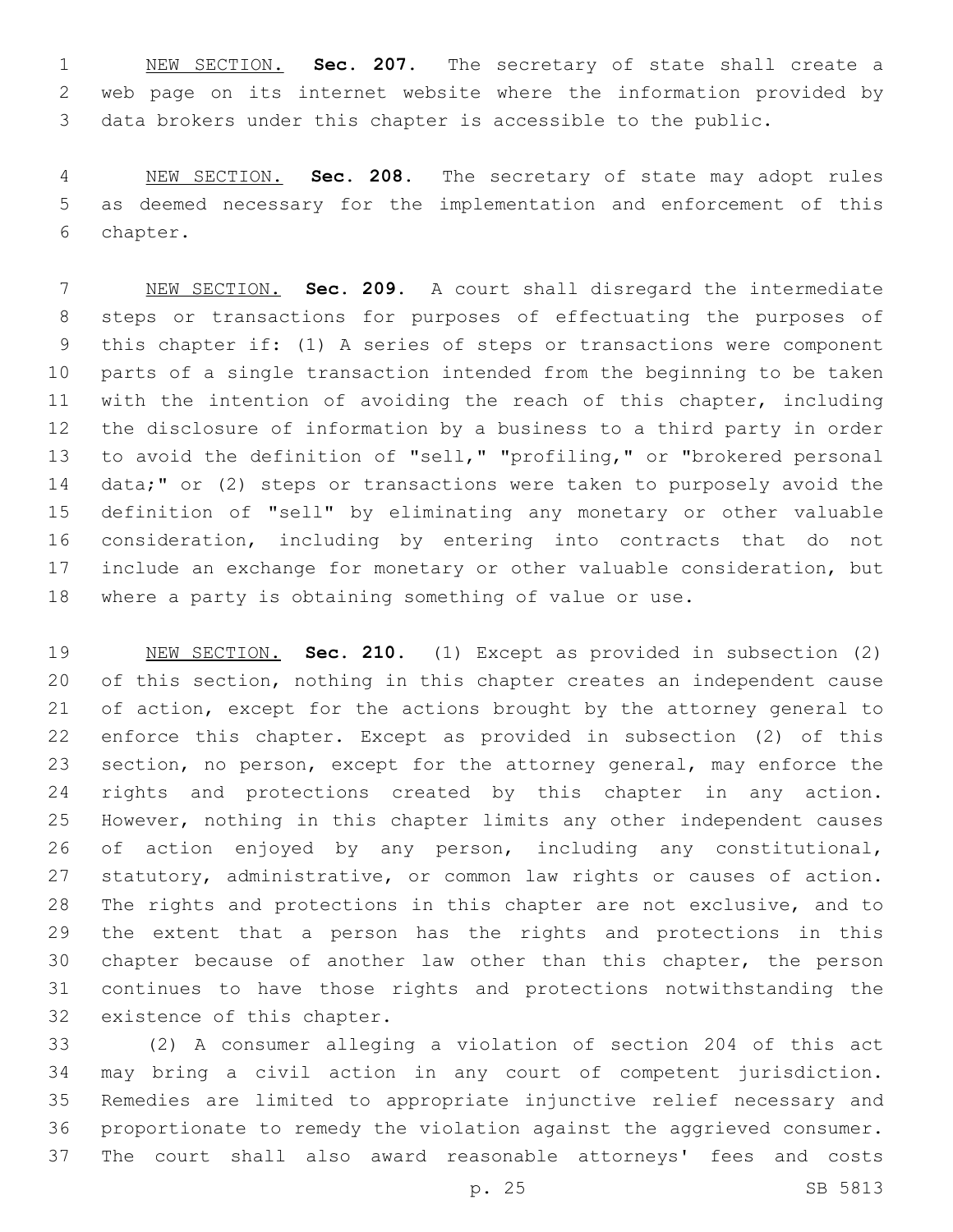directly incurred in pursuit of claims under this act to any 2 prevailing plaintiff.

 NEW SECTION. **Sec. 211.** (1) Except as provided in section 209 of this act, this chapter may be enforced solely by the attorney general under the consumer protection act, chapter 19.86 RCW.

 (2) In actions brought by the attorney general, the legislature finds: (a) The practices covered by this chapter are matters vitally affecting the public interest for the purpose of applying the consumer protection act, chapter 19.86 RCW; and (b) a violation of this chapter is not reasonable in relation to the development and preservation of business, is an unfair or deceptive act in trade or commerce, and an unfair method of competition for the purpose of applying the consumer protection act, chapter 19.86 RCW.

 (3) The legislative declarations in this section do not apply to any claim or action by any party other than the attorney general alleging that conduct regulated by this chapter violates chapter 19.86 RCW, and this chapter does not incorporate RCW 19.86.093.

 (4) In the event of a business's or service provider's violation under this chapter, prior to filing a complaint, the attorney general must provide the business or service provider with a warning letter identifying the specific provisions of this chapter the attorney general alleges have been or are being violated. If, after 30 days of issuance of the warning letter, the attorney general believes the business or service provider has failed to cure any alleged violation, the attorney general may bring an action against the controller or processor as provided under this chapter.

 (5) In determining a civil penalty under this chapter, the court must consider, as mitigating factors, a business's or service provider's good faith efforts to comply with the requirements of this chapter and any actions to cure or remedy the violations before an 31 action is filed.

 (6) All receipts from the imposition of civil penalties under this chapter must be deposited into the data broker registration 34 account created in section 212 of this act.

 NEW SECTION. **Sec. 212.** The data broker registration account is created in the custody of the state treasurer. All receipts collected under this chapter must be deposited into the account. Moneys in the account may be spent only after appropriation. Moneys in the account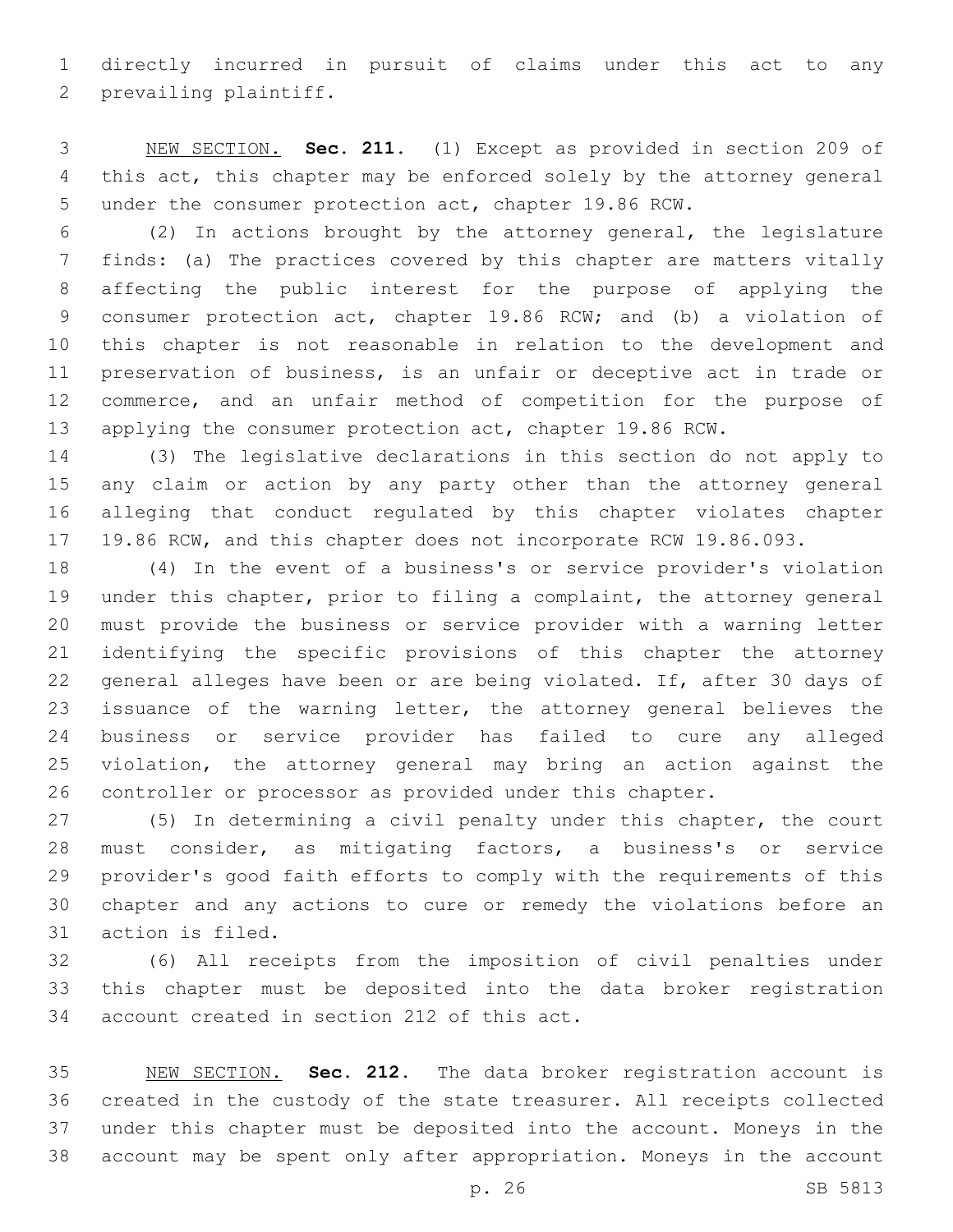may be used only for the implementation and enforcement of this chapter by the secretary of state and for the purposes of recovery of costs and attorneys' fees accrued by the attorney general in enforcing this chapter. Only the secretary of state, or the designee of the secretary of state, may authorize expenditures from this account. Moneys may not be used to supplant general fund 7 appropriations to either agency.

## **PART 3 DO NOT TRACK MECHANISM**

 NEW SECTION. **Sec. 301.** The definitions in this section apply throughout this chapter unless the context clearly requires otherwise.

 (1) "Authenticate" means to use reasonable means to determine that a request to exercise the right in section 303(1) of this act is being made by the consumer who is entitled to exercise such rights 16 with respect to the personal data at issue.

 (2) "Consent" means any freely given, specific, informed, and unambiguous indication of the consumer's wishes by which the consumer signifies agreement to the processing of personal data relating to the consumer for a narrowly defined particular purpose. Acceptance of a general or broad terms of use or similar document that contains descriptions of personal data processing along with other, unrelated 23 information, does not constitute consent. Hovering over, muting, pausing, or closing a given piece of content does not constitute 25 consent.

 (3) "Consumer" means a natural person who is a Washington resident acting only in an individual or household context.

 (4) "Controller" means the natural or legal person that, alone or jointly with others, determines the purposes and means of the 30 processing of personal data.

 (5) "Do not track mechanism" means a technical mechanism, such as a control built into a web browser, an operating system, or a device, that permits a consumer to clearly communicate to websites, online applications, or other online services the consumer's affirmative, freely given, and unambiguous choice to opt out of the processing of personal data for purposes of targeted advertising or the sale of personal data that meets the technical specifications required 38 pursuant to section 304 of this act.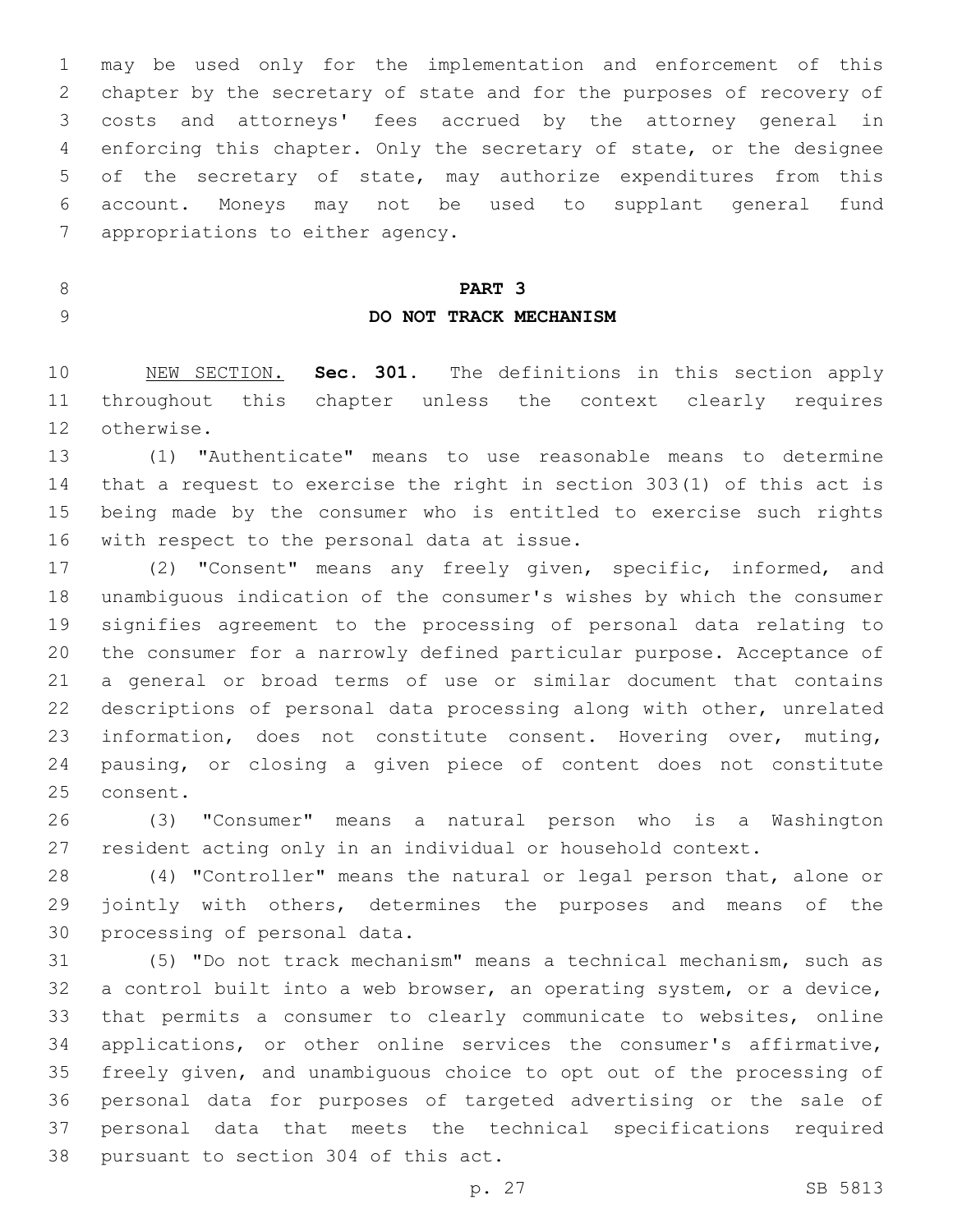(6) "Judicial branch" means any court, agency, commission, or 2 department provided in Title 2 RCW.

 (7) "Legislative agencies" has the same meaning as defined in RCW 44.80.020.4

 (8) "Local government" has the same meaning as defined in RCW 39.46.020.6

 (9)(a) "Personal data" means information that identifies, relates to, describes, is reasonably capable of being associated with, or could reasonably be linked, directly or indirectly, with a particular 10 consumer or household.

 (b) "Personal data" includes, but is not limited to, the following if it identifies, relates to, describes, is reasonably capable of being associated with, or could be reasonably linked, directly or indirectly, with a particular consumer or household:

 (i) Identifiers such as a real name, alias, postal address, unique personal identifier, online identifier, internet protocol address, email address, account name, social security number, driver's license number, passport number, or other similar 19 identifiers;

 (ii) Characteristics of protected classifications under Washington state or federal law, as they may be construed or amended 22 from time to time;

 (iii) Commercial information, including records of personal property, products or services purchased, obtained, or considered, or other purchasing or consuming histories or tendencies;

26 (iv) Biometric data;

 (v) Internet or other electronic network activity information 28 including, but not limited to, browsing history, search history, and information regarding a consumer's interaction with an internet 30 website, application, or advertisement;

31 (vi) Sensitive data; and

 (vii) Inferences drawn from any of the information identified in this subsection to create a profile about a consumer reflecting the consumer's preferences, characteristics, psychological trends, predispositions, behavior, attitudes, intelligence, abilities, and aptitudes.36

(c) "Personal data" does not include deidentified data.

 (10) "Process" or "processing" means any operation or set of operations that are performed on personal data or on sets of personal data, whether or not by automated means, such as the collection, use,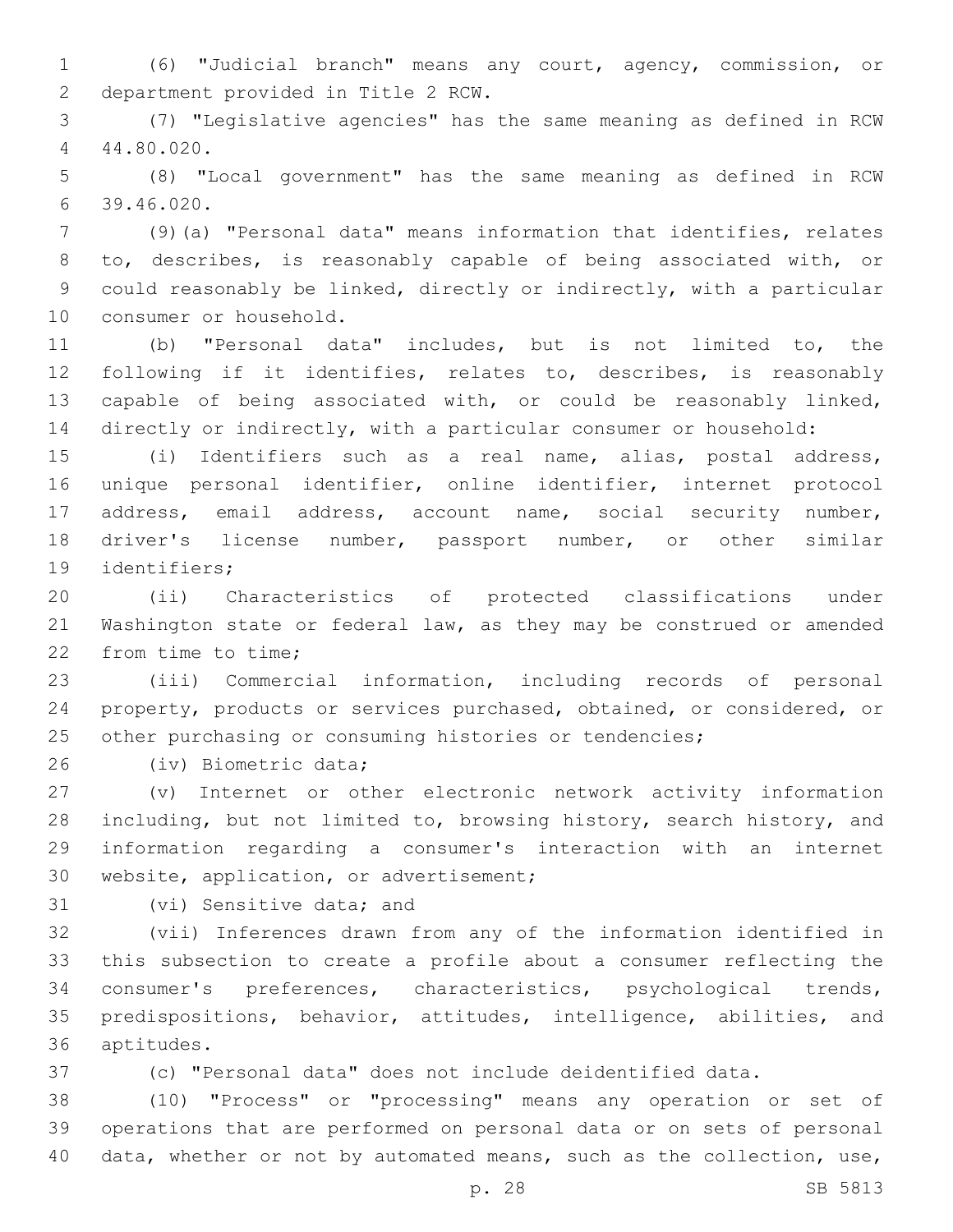storage, disclosure, sharing, analysis, deletion, or modification of 2 personal data.

 (11) "Processor" means a natural or legal person who processes personal data on behalf of a controller.4

 (12)(a) "Profiling" means any form of automated processing of personal information to evaluate, analyze, or predict personal aspects concerning a consumer's economic situation, health, personal preferences, interests, reliability, behavior, location, or 9 movements.

 (b) "Profiling" does not include evaluation, analysis, or prediction based solely upon a consumer's current activity, including a consumer's current search query or current visit to a website or online application, if no personal data is retained after the completion of the activity for the purposes identified in (a) of this 15 subsection.

 (13)(a) "Publicly available information" means information that: (i) Is lawfully made available from federal, state, or local government records; (ii) a business has a reasonable basis to believe is lawfully made available to the general public from widely distributed media; or (iii) is directly and voluntarily disclosed to the general public by the individual to whom the information relates.

 (b) "Publicly available information" does not mean: (i) Information derived from publicly available information; (ii) biometric data; or (iii) nonpublicly available information that has been combined with publicly available information.

 (14)(a) "Sale," "sell," or "sold" means the exchange of personal data for monetary or other valuable consideration by the controller 28 to a third party.

 (b) "Sale" does not include the following: (i) The disclosure of personal data to a processor who processes the personal data on behalf of the controller; (ii) the disclosure of personal data to a third party with whom the consumer has a direct relationship for purposes of providing a product or service requested by the consumer; (iii) the disclosure or transfer of personal data to an affiliate of the controller; (iv) the disclosure of information that the consumer (A) intentionally made available to the general public via a channel of mass media; and (B) did not restrict to a specific audience; or (v) the disclosure or transfer of personal data to a third party as an asset that is part of a merger, acquisition, bankruptcy, or other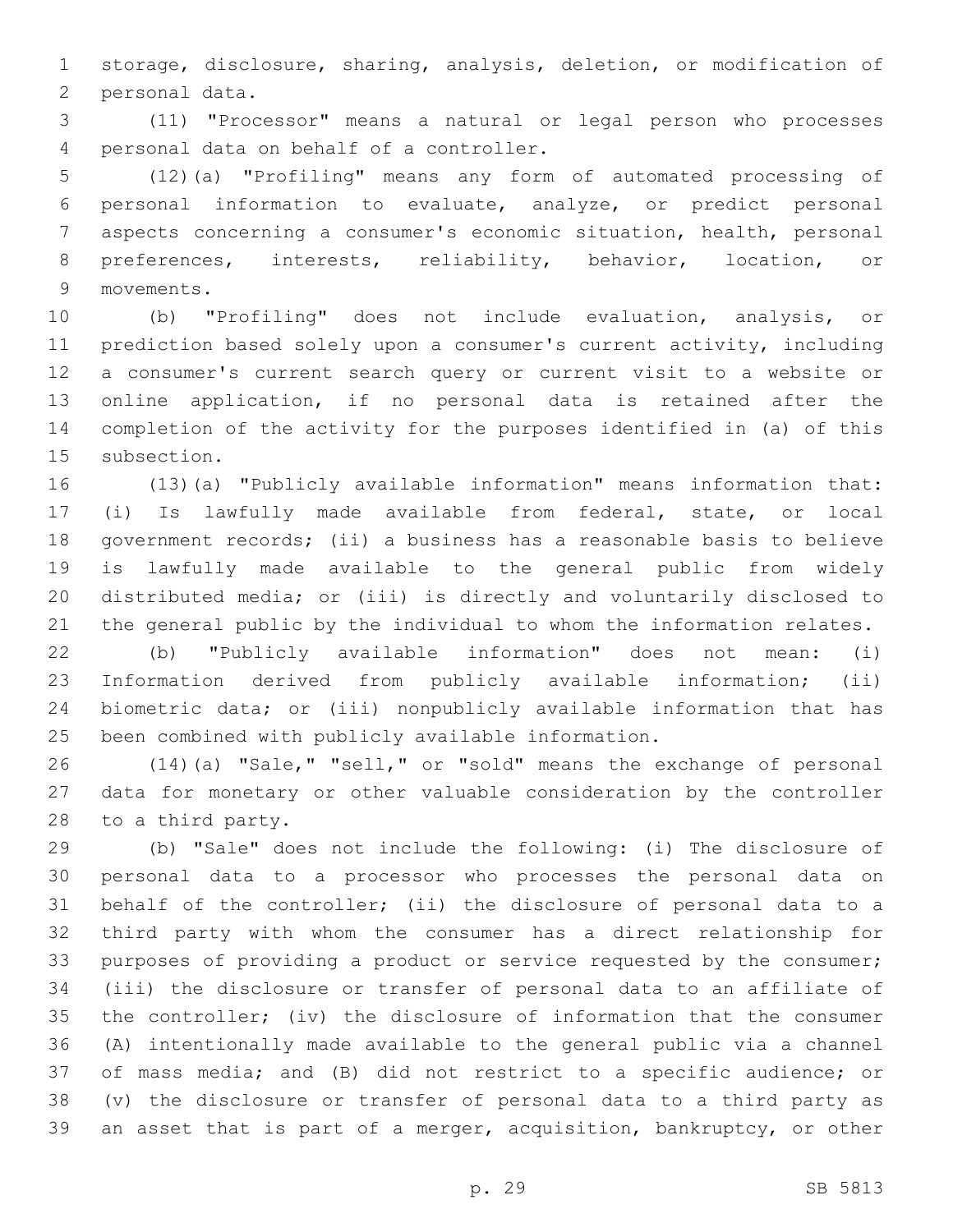transaction in which the third party assumes control of all or part 2 of the controller's assets.

 (15) "Sensitive data" means: (a) Personal data revealing racial or ethnic origin, religious beliefs, mental or physical health condition or diagnosis, sexual orientation, or citizenship or immigration status; (b) the processing of genetic or biometric data for the purpose of uniquely identifying a natural person; (c) the personal data from a known minor child; or (d) specific geolocation 9 data. "Sensitive data" is a form of personal data.

 (16) "Specific geolocation data" means information derived from technology including, but not limited to, global positioning system level latitude and longitude coordinates or other mechanisms that directly identifies the specific location of a natural person within a geographic area that is equal to or less than the area of a circle with a radius of 1,850 feet. "Specific geolocation data" excludes the 16 content of communications.

 (17) "State agency" has the same meaning as defined in RCW 18 43.105.020.

 (18) "Targeted advertising" means advertising based upon 20 profiling.

 (19) "Third party" means a natural or legal person, public 22 authority, agency, or body other than the controller, consumer, or 23 processor.

 NEW SECTION. **Sec. 302.** (1) This chapter applies to legal entities that conduct business in Washington or produce products or services that are targeted to residents of Washington, and that satisfy one or more of the following thresholds:

 (a) During a calendar year, controls or processes personal data 29 of 100,000 consumers or more; or

 (b) Derives over 25 percent of gross revenue from the sale of personal data and processes or controls personal data of 25,000 32 consumers or more.

33 (2) This chapter does not apply to:

 (a) State agencies, legislative agencies, the judicial branch, 35 local governments, or tribes; or

(b) Municipal corporations.36

 NEW SECTION. **Sec. 303.** (1) Beginning July 1, 2024, a consumer has the right to opt out of the processing of personal data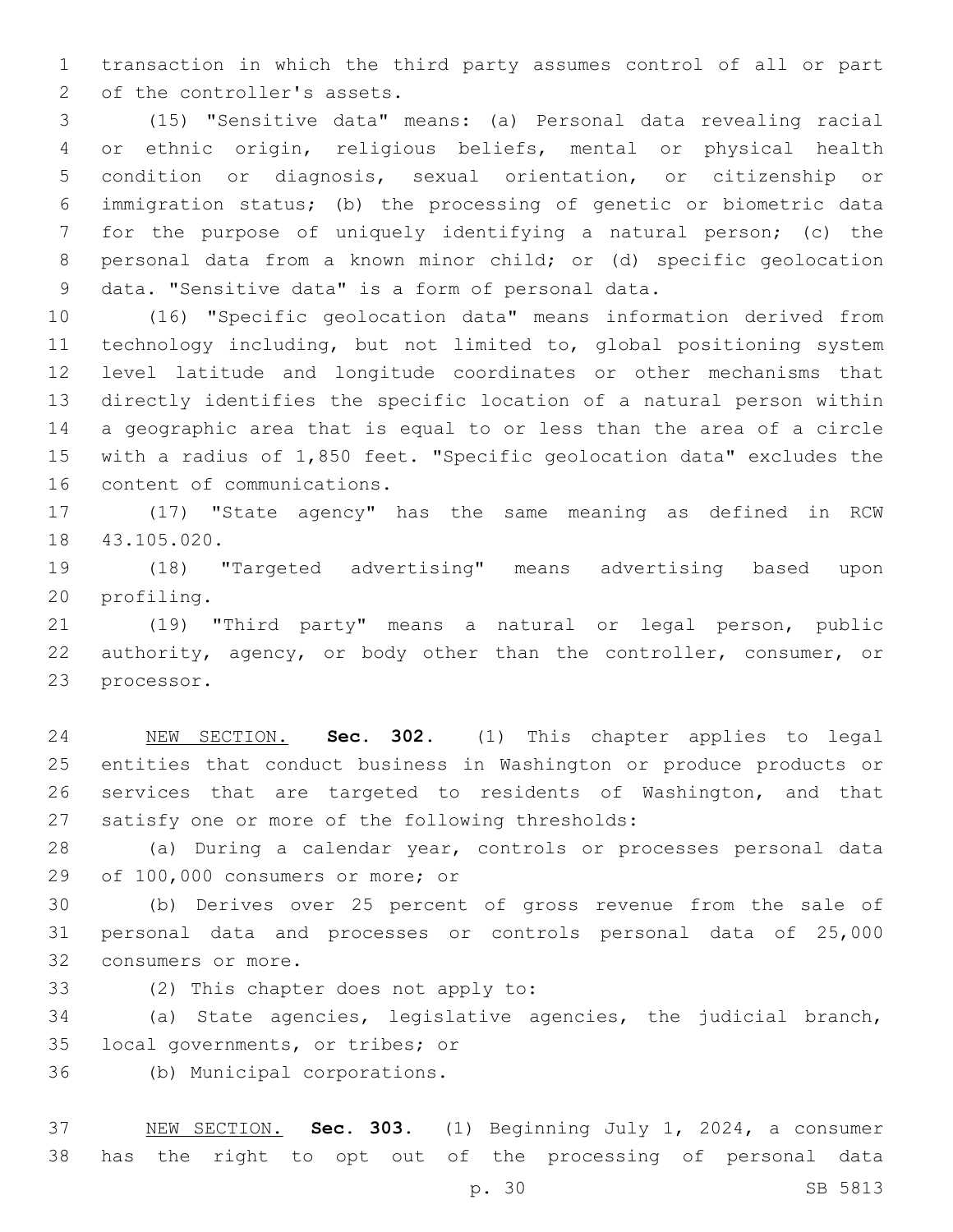concerning such a consumer for the purposes of: (a) Targeted 2 advertising; or (b) the sale of personal data.

 (2) Beginning July 1, 2024, a controller that processes personal data for purposes of targeted advertising or the sale of personal data shall allow consumers to exercise the right to opt out of the processing of personal data concerning the consumer for purposes of targeted advertising or the sale of personal data pursuant to subsection (1) of this section through a user-selected do not track mechanism that meets the technical specifications established by the office of the attorney general pursuant to section 304 of this act.

 (3)(a) Notwithstanding a consumer's decision to exercise the right to opt out of the processing of personal data through a do not track mechanism pursuant to subsection (2) of this section, a controller may enable the consumer to consent, through a web page, application, or a similar method, to the processing of the consumer's personal data for purposes of targeted advertising or the sale of personal data. This consent takes precedence over any choice 18 reflected through a do not track mechanism.

 (b) Before obtaining a consumer's consent to process personal data for purposes of targeted advertising or the sale of personal data pursuant to this subsection, a controller shall provide the consumer with a clear and conspicuous notice: (i) Informing the consumer about the choices available under this section; (ii) describing the categories of personal data to be processed and the purposes for which they will be processed; and (iii) explaining how 26 and where the consumer may withdraw consent.

 (c) The web page, application, or other means by which a controller obtains a consumer's consent to process personal data for purposes of targeted advertising or the sale of personal data must also allow the consumer to revoke the consent as easily as it is 31 affirmatively provided.

 NEW SECTION. **Sec. 304.** (1) By July 1, 2024, the office of the attorney general, in consultation with the office of privacy and data protection, must adopt rules, pursuant to chapter 34.05 RCW, establishing technical specifications for one or more do not track mechanisms that clearly communicate a consumer's affirmative, freely given, and unambiguous choice to opt out of the processing of personal data for purposes of targeted advertising or the sale of personal data pursuant to section 303 of this act. These rules may be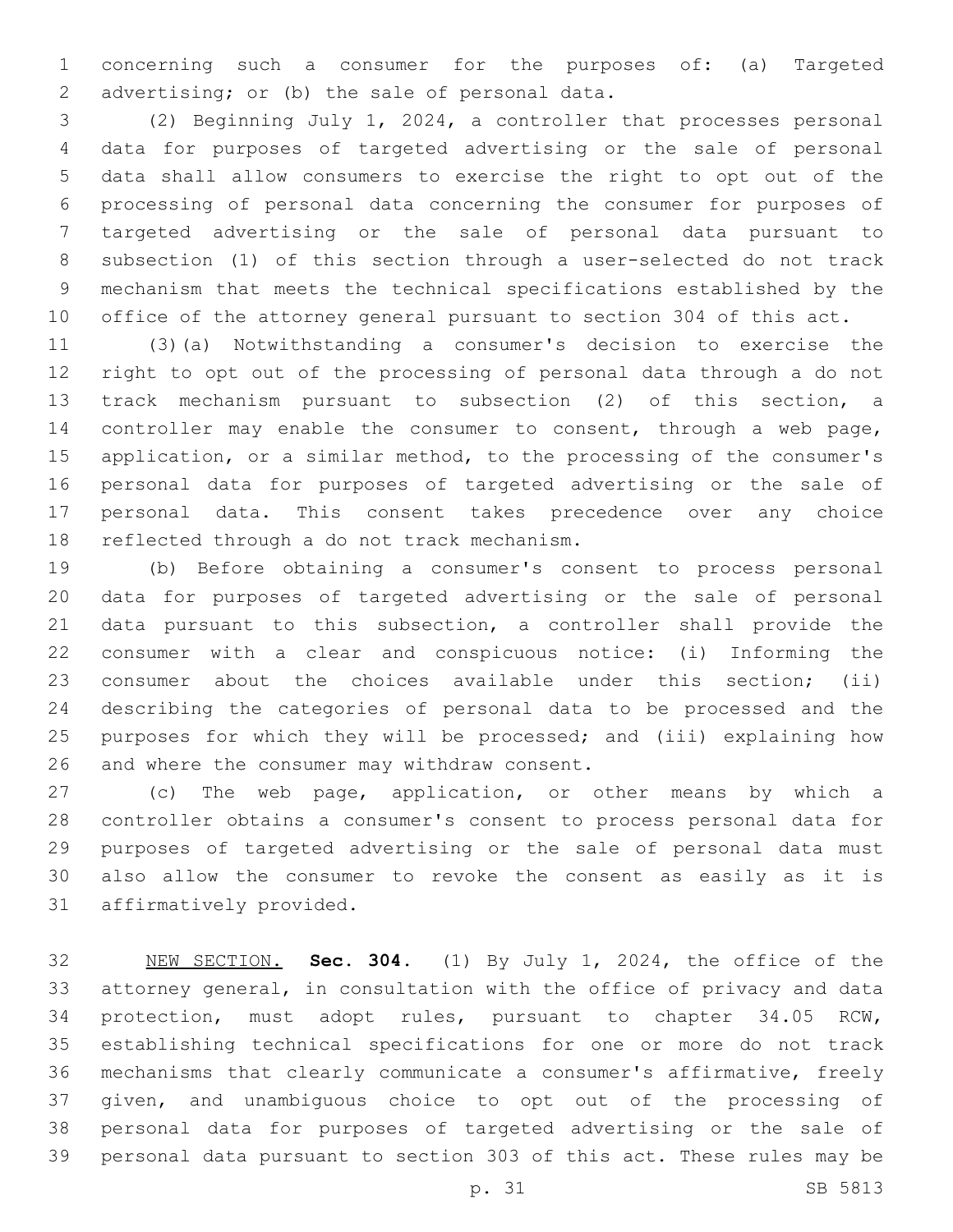revised as needed to reflect the means by which consumers interact 2 with controllers.

 (2) By July 1, 2023, to inform rule making, the office of the attorney general, in consultation with the office of privacy and data protection, must conduct an analysis of any do not track mechanism or any similar mechanism technical specifications required by law or regulation in the United States, including specifications for informing consumers about available opt-out choices and authenticating consumer requests, or requests made by a third party designated by a consumer, to opt out of processing for the purpose of targeted advertising or the sale of personal data pursuant to section 303 of this act. Additional stakeholders with relevant expertise may 13 be consulted when conducting the analysis.

 (3) In the rules adopted under this section, the office of the attorney general, in consultation with the office of privacy and data 16 protection, must:

 (a) Utilize the analysis conducted pursuant to subsection (2) of this section in order to develop technical specifications that are as consistent as reasonably possible with any other similar mechanism required by law or regulation in the United States;

 (b) Provide technical specifications in plain, straightforward 22 language; and

 (c) Require mechanisms to clearly represent a consumer's affirmative, freely given, and unambiguous choice to opt out of the processing of personal data pursuant to section 303 of this act.

 (4) The rules adopted under this section must not: (a) Permit the manufacturer of a platform, browser, device, or any other product offering a do not track mechanism to unfairly disadvantage another controller; or (b) authorize a do not track mechanism that is a 30 default setting.

 NEW SECTION. **Sec. 305.** (1) Except as provided in subsection (2) of this section, nothing in this chapter creates an independent cause of action, except for the actions brought by the attorney general to enforce this chapter. Except as provided in subsection (2) of this section, no person, except for the attorney general, may enforce the rights and protections created by this chapter in any action. However, nothing in this chapter limits any other independent causes of action enjoyed by any person, including any constitutional, statutory, administrative, or common law rights or causes of action.

p. 32 SB 5813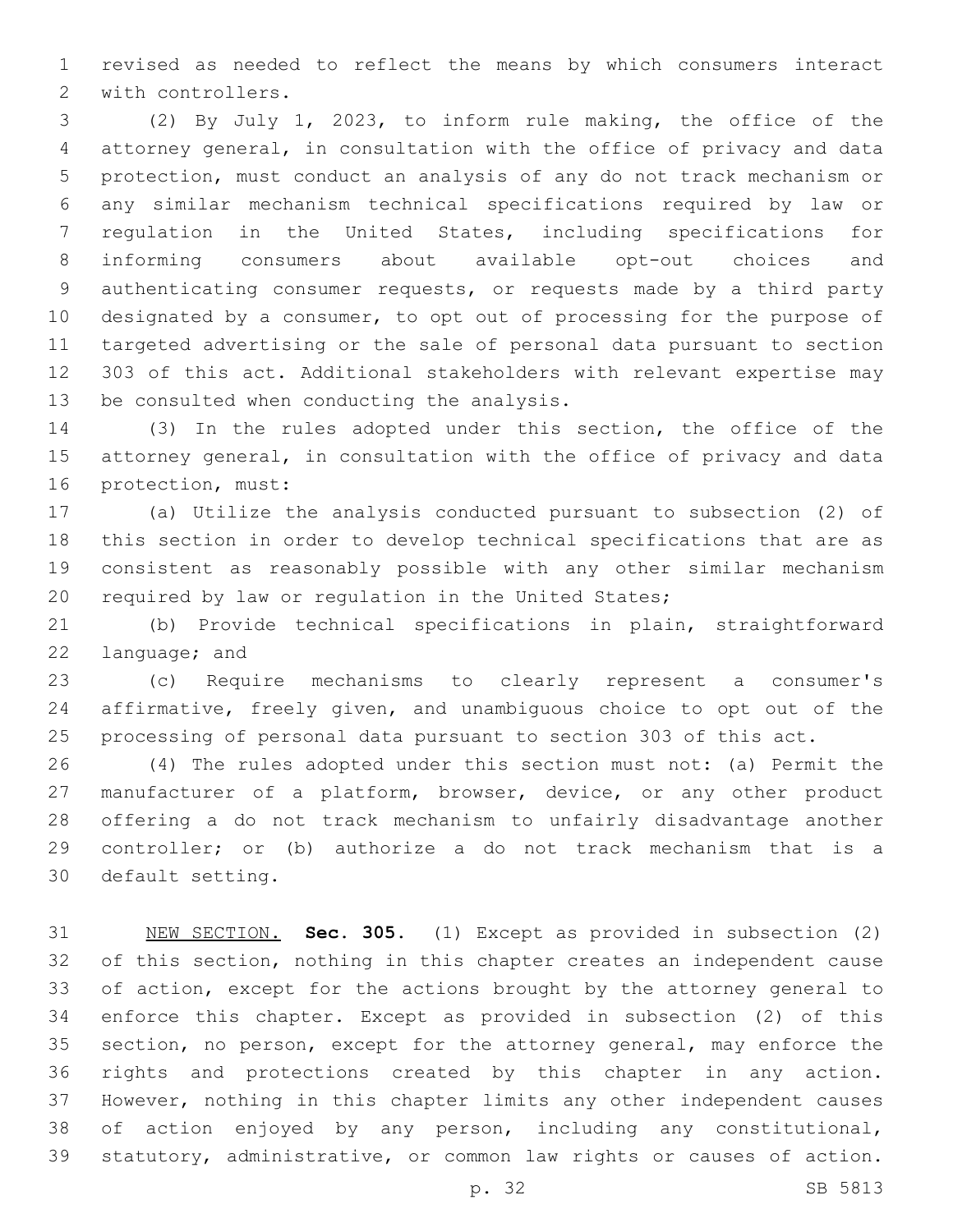The rights and protections in this chapter are not exclusive, and to the extent that a person has the rights and protections in this chapter because of another law other than this chapter, the person continues to have those rights and protections notwithstanding the 5 existence of this chapter.

 (2) A consumer alleging a violation of section 303 of this act may bring a civil action in any court of competent jurisdiction. Remedies are limited to appropriate injunctive relief necessary and proportionate to remedy the violation against the aggrieved consumer. The court shall also award reasonable attorneys' fees and costs directly incurred in pursuit of claims under this act to any 12 prevailing plaintiff.

 NEW SECTION. **Sec. 306.** (1) Except as provided in section 110 of 14 this act, this chapter may be enforced solely by the attorney general under the consumer protection act, chapter 19.86 RCW.

 (2) In actions brought by the attorney general, the legislature finds: (a) The practices covered by this chapter are matters vitally affecting the public interest for the purpose of applying the consumer protection act, chapter 19.86 RCW; and (b) a violation of this chapter is not reasonable in relation to the development and preservation of business, is an unfair or deceptive act in trade or commerce, and an unfair method of competition for the purpose of applying the consumer protection act, chapter 19.86 RCW.

 (3) The legislative declarations in this section do not apply to any claim or action by any party other than the attorney general alleging that conduct regulated by this chapter violates chapter 19.86 RCW, and this chapter does not incorporate RCW 19.86.093.

 (4) In the event of a business's or service provider's violation under this chapter, prior to filing a complaint, the attorney general must provide the business or service provider with a warning letter identifying the specific provisions of this chapter the attorney general alleges have been or are being violated. If, after 30 days of issuance of the warning letter, the attorney general believes the business or service provider has failed to cure any alleged violation, the attorney general may bring an action against the controller or processor as provided under this chapter.

 (5) In determining a civil penalty under this chapter, the court must consider, as mitigating factors, a business's or service provider's good faith efforts to comply with the requirements of this